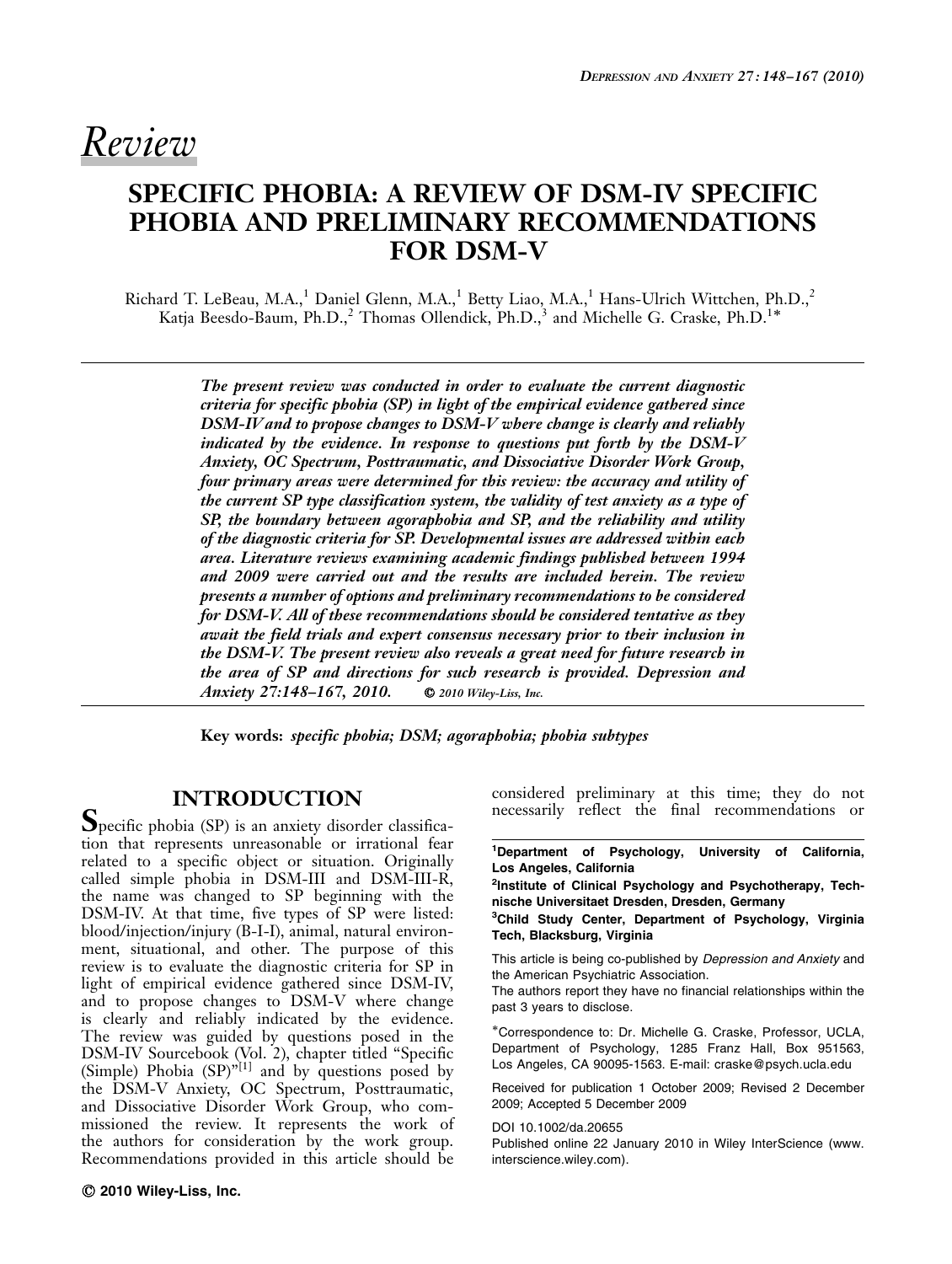decisions for DSM-V, as the DSM-V development process is still ongoing.

The review is divided into four sections: (A) validity and utility of the types of SP, (B) test anxiety as a new type of SP, (C) the boundary between SP and agoraphobia (AG), with specific reference to the question of whether AG is better categorized as a sub-type of SP (see a separate literature review on the topic of  $AG^{[2]}$  in this issue), and (D) the diagnostic criteria for SP.

# VALIDITY AND UTILITY OF SP TYPES

#### STATEMENT OF THE ISSUES

The primary issue addressed in this section was the validity and utility of the existing DSM-IV SP types. DSM-IV divides SP into five types: animal type (fear cued by animals or insects), natural environment type (fear cued by an object in the natural environment, such as heights, storms, water, or the dark), B-I-I type (fear cued by seeing blood, injury, or receiving an injection), situational type (fear cued by specific situations such as driving, tunnels, bridges, enclosed places, or flying), and other type (fear cued by other stimuli, such as loud noises and costumed characters as well as situations that could lead to illness, choking, or vomiting). These types were an addition to the DSM-IV criteria, based on a review that indicated significant differences among them in terms of gender distribution, age of onset and other characteristics. However, the types are not a diagnostic feature, but rather the clinician is given the option of specifying the type to accompany the diagnosis of SP. The purpose of the current review is to establish whether the evidence continues to support these types.

## SIGNIFICANCE OF THE ISSUES

Designation of type of SP aids research development as well as treatment, especially in the case of B-I-I phobia type which is especially responsive to a treatment that is uniquely tailored to its physiological profile (see below). In addition, type description is consistent with the ICD-10. However, others have questioned the validity and clinical utility of the types, $^{[3]}$  and researchers have not used the terms consistently. Furthermore, inconsistency was even apparent between recommendations from the literature review for DSM-IV and the DSM-IV typology of SPs. Specifically, a recommendation was made to cluster phobias of animals, storms, and water into a natural environment phobia type on the basis of factor analysis loadings, even though DSM-IV criteria distinguish animal phobias from natural environment phobias. Also, the DSM-IV SP review recommended a situational phobia type based on findings from factor analysis of a broad cluster of phobias including height, enclosed places, and public transportation, even though DSM-IV criteria place height phobias with natural environment phobias. The evidence for a B-I-I type was the strongest, and included a distinct physiological response to phobic stimuli (initial accelerated arousal, subsequent decrease in arousal, and fainting), an earlier mean age of onset than animal phobia, and a notable familial aggregation of B-I-I. Thus, it is important to judge whether evidence since the publication of DSM-IV continues to justify the types of SPs.

#### METHOD OF LITERATURE REVIEW

A search was conducted using PubMed and PsycIN-FO databases covering 1994–2009. Titles and abstracts were searched using the key words SP and type, family, comorbidity, age, and treatment as well as simple phobia and type, family, comorbidity, age, and treatment. This search yielded a total of 24 relevant papers pertaining to the validity of SP types. These were supplemented by relevant reviews and research articles where appropriate.

## **RESULTS**

Results from the DSM-IV SP review are summarized first before describing the results pertaining to 1994–2009.

Prevalence. DSM-IV review: Only B-I-I prevalence rates were reported in the DSM-IV review; they were in the range of 3–4.5%.

Current review: Differences in prevalence rates across phobia types would be one index for typing and thus a full review was conducted. The lifetime prevalence of animal phobia is estimated at being the range of  $3.3-7\%$ .<sup>[4–8]</sup> Animal phobia has been found to be one of the most prevalent types of SP among adults, [5] adolescents, $^{[9]}$  and children.<sup>[10]</sup> When summing the separate rates for heights phobia, storm phobia, and water phobia, the overall prevalence rate for natural environment phobia is in the range of 8.9–11.6, versus 1.1–5.9% for each separately. Height phobia is the most prevalent natural environment phobia, estimated at  $3.1-5.3\%$ .<sup>[5-7,11]</sup> Water phobia and storm phobia have lower prevalence rates in the range of 2.2–3.4 and  $2.0-2.9\%$ , respectively,<sup>[5–7]</sup> although they are somewhat higher in children and adolescents.<sup>[12]</sup> Among people with any SP, 50% report having either a fear of animals or a fear of heights.[7]

For situational phobia, the lifetime prevalence rate ranges from 5.2 to  $8.4\%$ .<sup>[6,7]</sup> In terms of particular situational phobias, the lifetime prevalence rates are: flying phobia  $-2.5$  to 2.9%; phobia of enclosed places  $-3.2$  to 3.3%; and driving phobia  $-0.7\%$ .<sup>[6,7]</sup> Phobia of being alone is estimated at 2.6%, although it has not previously been identified as a SP type in DSM-IV, and potentially overlaps with separation anxiety disorder, AG, and possibly other anxiety disorders as well. It is one of the more common phobias in children and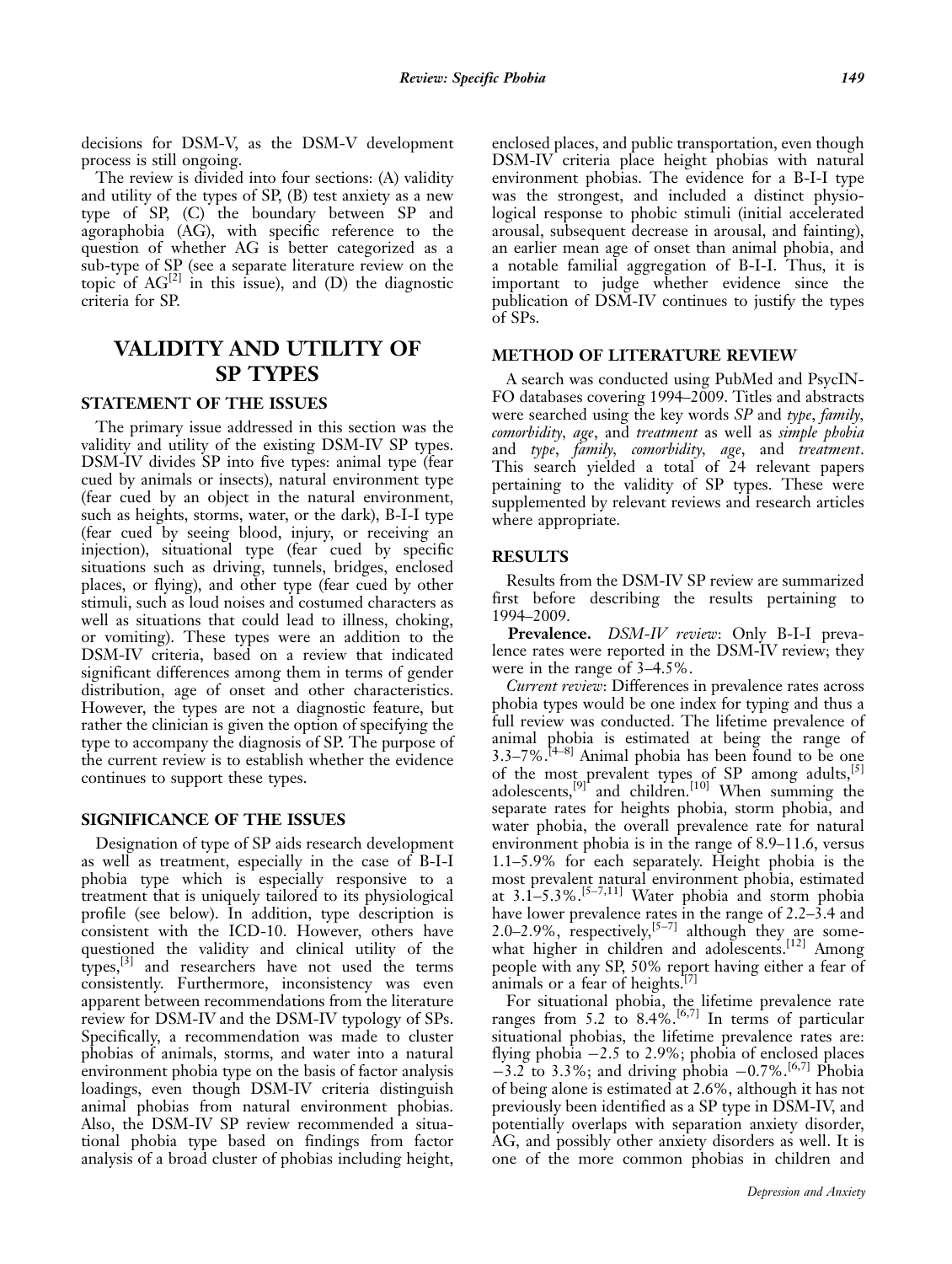adolescents, especially when accompanied by a fear of the dark.<sup>[12]</sup> Lifetime prevalence rates for B-I-I phobia range from 3.2 to 4.5%. $^{\left[ 5-7,13\right] }$  Individuals in older age groups have lower prevalence of B-I-I phobia than those in younger age groups.<sup>[13]</sup>

As seen in Tables 1 and 2, prevalence rates were similar between animal phobia and B-I-I phobia, and between natural environment phobia and situational phobia. Similar plots of prevalence over age were found for fear (versus phobia) of snakes, physical injuries, heights, and dental treatment.<sup>[11]</sup>

There are at least two caveats to the comparison of prevalence rates across SP type. First, rates may differ as a function of gender. For example, Beesdo et al.<sup>[14]</sup> found higher prevalence of animal phobia (8.7%) than B-I-I phobia (6.4%) and higher prevalence of situational phobia (6.4%) than natural environment phobia (5.3%) in females, but found the opposite relationships in males: higher prevalence of B-I-I phobia (3.9%) than animal phobia (2.1%) and higher prevalence of natural environment phobia (3.2%) than situational phobia (1.6%). Gender is reviewed in more detail below. Second, impairment ratings utilized in the diagnostic criteria for determining the prevalence rates vary across studies.

With those caveats in mind, it is difficult to ascertain whether the observed differences in prevalence rates between animal and natural environment phobia, B-I-I and natural environment phobia, and B-I-I and situational phobia are sufficient to justify the distinguishing of types of SPs. It is also notable that rates of remission do not differ significantly across SP types, at least in women. $[15]$ 

Age of onset. *DSM-IV review*: The DSM-IV SP review established that differences existed in age of onset for situational phobia (early to mid twenties), height phobia (late childhood/early adolescence), B-I-I phobia (middle childhood), and animal phobia (early childhood). These differences were used to support the typing of SPs.

Current review: Most age of onset data from the period under review represent retrospective estimation in adult samples; few studies of child/adolescent samples were identified. Consequently, the data currently reviewed are vulnerable to errors in estimation. The average ages of onset as reported in adult studies are as follows: animal phobia, 8-9.2 years old;<sup>[6,16]</sup> B-I-I phobia, 5.5 (median) to 9.4 years old (mean);<sup>[13,16]</sup> natural environment phobia, 13.6 years;<sup>[16]</sup> and situational phobia, 13.4–21.8 years old.<sup>[4,16]</sup> Of note, studies utilizing young samples (e.g., adolescents or young adults) indicate somewhat earlier onset estimates than in adult samples for some SP types. Specifically, Becker et al. $[4]$  reported a mean age of onset of 6.3 years for animal phobias and 6.5 years for natural environmental phobia. Among adolescents and young adults, Beesdo et al.<sup>[14]</sup> that  $50\%$  of the observed animal and B-I-I phobias had emerged by the age of 5 and 6, respectively.

Depression and Anxiety

Situational phobia is more prevalent in older than younger individuals<sup>[17]</sup> and, as seen above, has a significantly later onset than animal phobia and B-I-I phobia.[6,16] One possible reason is that in order to qualify for driving phobia a person must be old enough to have a driver's license (16 years old). However, even when driving phobia is removed from the situational phobia type, situational phobia still has a significantly later onset than animal phobia and marginally significantly later onset than B-I-I phobia  $(P=.06)$ .<sup>[16]</sup> These findings are confirmed by age of onset/incidence distribution plots across age in younger samples assessed at multiple waves.<sup>[4,8,14]</sup> Whereas the core onset/incidence phase for animal and B-I-I phobias is in childhood (before the age of 10), natural environment and particularly situational phobias most likely emerge in late childhood or in adolescence; new onsets in adulthood (after the age of 20) can occur, particularly for situational phobias, but are relatively rare.[14]

As seen in Tables 1 and 2, similarities in age of onset have been found between animal phobia and natural environment phobia, animal phobia and B-I-I phobia, and natural environment phobia and B-I-I. Differences in age of onset were found between animal phobia and situational phobia, as well as between natural environment phobia and B-I-I phobia. There were mixed findings regarding natural environment phobia and situational phobia. The findings generally are consistent with the findings reported in the DM-IV review, and support some distinctions among the types of SPs.

Gender. *DSM-IV review*: The DSM-IV SP review indicated higher rates of females than males for animal phobias (91% female), situational phobias (87–90% female), and the cluster of animal, storm, and water phobias (70% female). Height phobias were more evenly distributed, with 40% male. The results regarding B-I-I phobia were mixed (between 35 and 65% female).

Current review: Overall, women have higher prevalence rates of SP than do men. A study of a large Swedish sample found that 26.5% of all women and 12.4% of all men met criteria for a  $SP<sup>[17]</sup>$  In terms of types, animal phobia is more prevalent among women  $(4.3-12.1\%)$  than men  $(2.7-3.3\%)$ .<sup>[4,5,17]</sup> The same is true for natural environment phobia (men =  $3.2\%$ ; women  $= 5.3\%$ .<sup>[14]</sup> Height phobia was the most common type of SP among men (3.3–6.3%), but the second or third most common type of SP among women  $(1.6-8.6\%)$ .<sup>[4,5,14,17]</sup> Situational phobia is more prevalent among women (6.4–17.4%) than men  $(1.6-8.5\%)$ .<sup>[14,17]</sup> Findings regarding the sex ratio of B-I-I phobia have been mixed, with two studies finding higher prevalence in females (female: 4.4–6.4%; male:  $1.8-3.9\%)$ <sup>[13,14]</sup> and another finding no gender differences for prevalence rates.<sup>[17]</sup>

In sum, animal phobia, natural environment (height) phobia, and situational phobia all show higher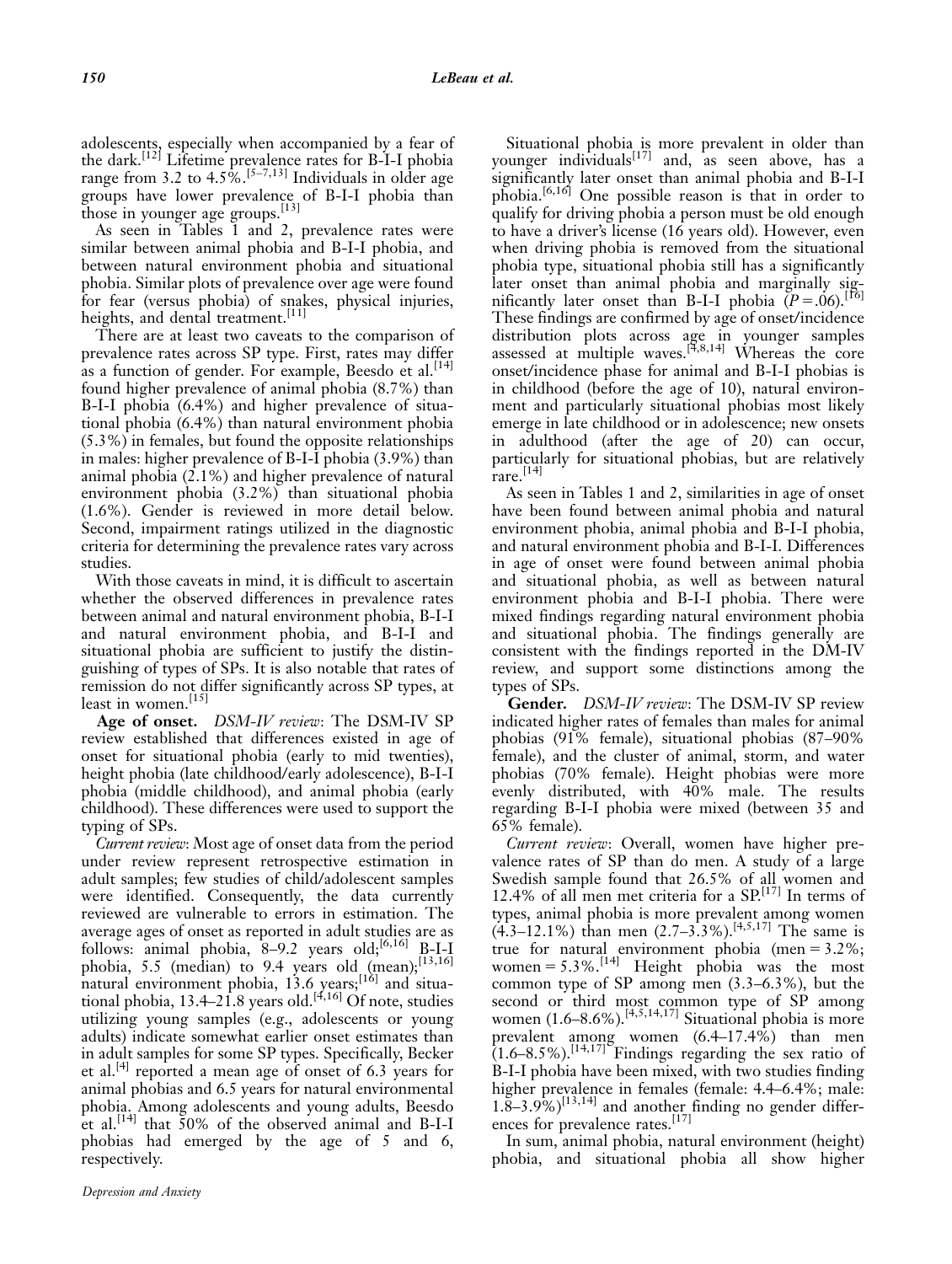|                                | <b>Types</b>                                                              |                                                                              |                                                                                                    |                                                                                                                                                          |  |  |
|--------------------------------|---------------------------------------------------------------------------|------------------------------------------------------------------------------|----------------------------------------------------------------------------------------------------|----------------------------------------------------------------------------------------------------------------------------------------------------------|--|--|
| Phobic features                | Animal phobia                                                             | Natural environment                                                          | Situational phobia                                                                                 | B-I-I phobia                                                                                                                                             |  |  |
| Prevalence                     | $3.3 - 5.7\%$                                                             | $4.9 - 11.6%$                                                                | $5.2 - 8.4\%$                                                                                      | $3.2 - 4.5\%$                                                                                                                                            |  |  |
| Onset                          | $6.3-9.2$ years                                                           | $6.5 - 13.6$ years                                                           | $13.4 - 21.8$ years                                                                                | $5.5 - 9.4$ years                                                                                                                                        |  |  |
| Gender ratio                   | Female > male                                                             | Female > male, most<br>common type<br>among males                            | Female > male                                                                                      | Mixed findings                                                                                                                                           |  |  |
| Impairment                     |                                                                           |                                                                              | Seeking professional help,<br>medication, interference<br>with daily and social life               |                                                                                                                                                          |  |  |
| Focus of fear                  | Disgust, revulsion                                                        | Danger of harm                                                               | Danger of harm                                                                                     | Physical symptoms (fainting),<br>disgust, revulsion                                                                                                      |  |  |
| Physiological fear<br>response | Activation of dorsal<br>anterior<br>cingulated cortex,<br>anterior insula |                                                                              |                                                                                                    | Vasovagal fainting, activation of<br>bilateral occipito-parietal<br>cortex<br>and thalamus                                                               |  |  |
| Comorbidity                    | Depression                                                                | Depression, heights<br>phobia in<br>women $\rightarrow$<br>anxiety disorders | Affective disorders.<br>childhood-onset<br>disorders,<br>substance use disorders,<br>panic attacks | Marijuana abuse, depression,<br>panic disorder, OCD, AG,<br>SAD, Among diabetics $\rightarrow$<br>peripheral vascular disease,<br>cardiovascular disease |  |  |
| Risk factors                   | Experiential, genetic                                                     |                                                                              |                                                                                                    | Women, low education                                                                                                                                     |  |  |

#### TABLE 1. Clinical features of SP types

TABLE 2. Similarities and differences of SP types across clinical features

|                                | <b>Types</b>                                                |                                                  |               |                                                  |                                                               |              |  |  |
|--------------------------------|-------------------------------------------------------------|--------------------------------------------------|---------------|--------------------------------------------------|---------------------------------------------------------------|--------------|--|--|
|                                | Animal versus natural<br>Phobic features environment phobia | Animal versus<br>situational phobia B-I-I phobia | Animal versus | Natural environment<br>versus situational phobia | Natural environment Situational versus<br>versus B-I-I phobia | B-I-I phobia |  |  |
| Prevalence                     |                                                             |                                                  |               |                                                  |                                                               |              |  |  |
| Onset                          |                                                             |                                                  |               |                                                  |                                                               |              |  |  |
| Gender ratio                   |                                                             |                                                  |               |                                                  |                                                               |              |  |  |
| Focus of fear                  |                                                             |                                                  |               |                                                  |                                                               |              |  |  |
| Physiological<br>fear response |                                                             |                                                  |               |                                                  |                                                               |              |  |  |
| Impairment                     |                                                             |                                                  |               |                                                  |                                                               |              |  |  |
| Comorbidity                    |                                                             |                                                  |               |                                                  |                                                               |              |  |  |
| Risk factors                   |                                                             |                                                  |               |                                                  |                                                               |              |  |  |

+ indicates similarities found between SP types. - indicates differences found between SP types. ? indicates mixed findings regarding similarities/ differences found between SP types. Empty box indicates limited research addressing similarities/differences between SP types.

prevalence among women than men whereas the findings regarding B-I-I phobia are mixed. Again, however, absolute differences in proportions across gender should be viewed with caution given the differences in ways of establishing impairment for phobias across studies.

Focus of fear. DSM-IV review: The DSM-IV SP review found that the ideational content (i.e., the stated source of concern or worry in relation to the phobic object) in animal phobia was frequently with panicking or losing control. The same was described for driving phobia and B-I-I phobia, but there was no further discussion regarding the remaining SP types.

Current review: Individuals with SP who were seeking treatment were asked ''What are you most concerned will happen?" "What thought came to mind?" in relation to their phobic object or situation. Responses were grouped into five categories: (a) fear of danger or harm from the phobic object/situation, (b) fear of being trapped, (c) fear of physical symptoms, (d) other (e.g., disgust), and (e) unable to identify a primary focus of fear. These evaluations indicated that in 50% of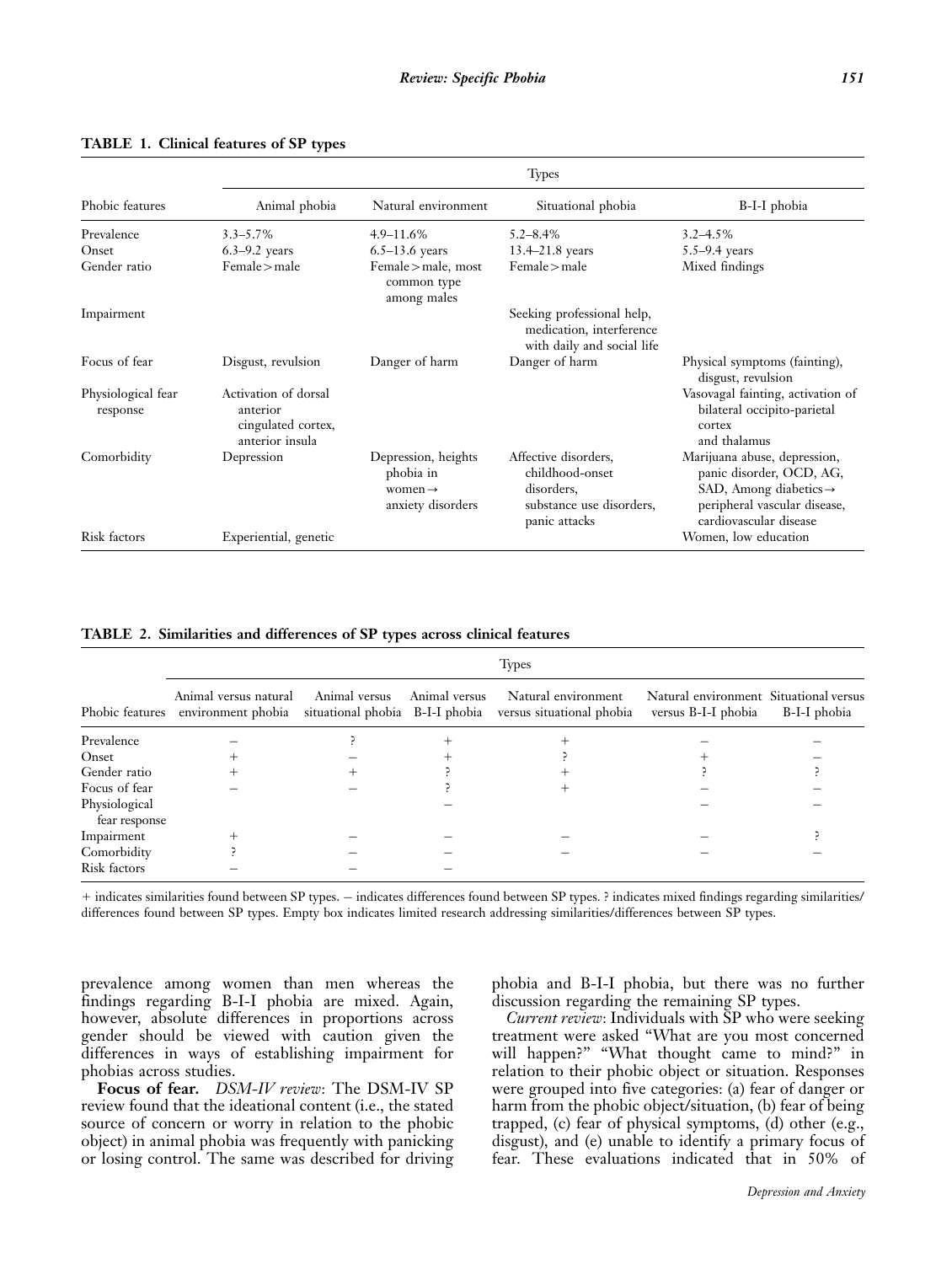individuals with animal phobia the focus of fear was on internal feelings such as disgust and revulsion, while only 25% of their fears focused on danger or harm, and 0% on physical symptoms. In 82% of people with natural environment phobia and in 54% of people with situational phobia, the focus of fear was on danger or harm. In B-I-I phobia, the focus of fear was mostly on physical symptoms (37%; e.g., fainting) and internal feelings (37%; e.g., disgust, revulsion), but not on danger or harm  $(10\%)^{[16]}$  In another study of SP types, individuals with B-I-I phobia were found to have the strongest anxiety about physical symptoms relative to other SP types.<sup>[3]</sup> The concerns of children's phobias are yet to be examined systematically.

These findings are somewhat inconsistent with the DSM-IV review, and yet continue to indicate certain differences across the phobia types in terms of ideational content. The most frequently endorsed ideation for each phobia type was as follows: animal phobia—internal feelings of disgust or revulsion; natural environment and situational phobia—danger or harm; and B-I-I phobia—physical symptoms and internal feelings.

Neurobiology and physiology. DSM-IV review: The DSM-IV SP indicated a physiological profile that was unique to B-I-I phobia relative to other phobias, involving initial heart rate acceleration and subsequent deceleration and consequent increased likelihood of fainting. Other phobia types were associated with cardiac acceleration without subsequent deceleration. Also, the rank ordering of anxious symptoms (i.e., chest pain, sweating, trembling, fear of dying, etc.) differed between individuals with B-I-I and other SP types. Finally, individuals with animal phobias endorsed fewer anxious symptoms than individuals with other SP types.

Current review: One of the primary grounds for distinguishing B-I-I phobia from other types of SP is its association with vasovagal fainting. From a large community sample, individuals with B-I-I phobia were found to have significantly higher rates of lifetime history of fainting and seizures than individuals without  $\vec{B}$ -I-I phobia.<sup>[13]</sup> However, we were unable to locate further psychophysiological studies of B-I-I phobia beyond those reported upon in the DSM-IV review. For other phobias, fear potentiation of startle was greater in individuals fearful of animals and mutilation<sup>[18]</sup> and spider phobia<sup>[19]</sup> but we were unable to locate studies that made comparisons across phobias.

In a study of functional neuroanatomy, individuals with spider phobias responded to visual images of their phobic stimulus with significantly increased activation in the dorsal anterior cingulate cortex and anterior insula as compared with those with B-I-I phobias.<sup>[20]</sup> Conversely, individuals with B-I-I phobia responded to their phobic stimulus with significantly increased activation in the bilateral occipito–parietal cortex and thalamus compared to individuals with spider phobias.[20] While this research suggests neural differences between B-I-I phobia and animal phobia, there is very limited research examining neural differences between other SP types.

**Comorbidity.**  $\overrightarrow{DSM-IV}$  review: The DSM-IV SP review found that roughly 50% of patients with B-I-I phobia had at least one additional comorbid phobia. Individuals with choking phobia were reported to commonly have panic disorder, oppositional defiant disorder, and depression. Between 4 and 50% of individuals with situational phobia were found to have panic attacks (PAs). Otherwise, comorbidity patterns for other phobia types were not reviewed.

Current review: Most people (75.8%) with SP have been found to experience multiple phobias during their lifetime.<sup>[5,21]</sup> In fact, 51.2% of individuals with SPs were found to have 3 or more lifetime specific fears.<sup>[21]</sup> Both animal phobia (1.6) and height phobia (1.4) have a significant odds ratio with comorbid depression.<sup>[22]</sup> Among women, height phobia is associated with comorbid anxiety disorders, whereas the other natural environment types, water phobia and storm phobia are tentatively associated with substance use disorders and childhood disorders.<sup>[4]</sup> In a sample of clinic-referred children and adolescents, youth with natural environment phobias (primarily storms and dark/alone) were found to have more somatic/anxious symptoms and depressive symptoms than youth with animal phobias.<sup>[23]</sup> Youth with the natural environment type also had higher rates of comorbidity with other anxiety disorders, including generalized anxiety disorder (GAD) and separation anxiety disorder.

Situational phobia has higher rates of comorbid psychopathology than animal and natural environment phobias.[6] Situational phobias are associated with comorbid affective disorders, childhood-onset disorders, and substance use disorders.<sup>[4]</sup> Fear of enclosed places in particular shows a significant odds ratio with comorbid depression.<sup>[22]</sup> Also, individuals with situational phobias experience unexpected PAs at a higher rate than people with non-situational phobias.<sup>[16]</sup>

A large community sample study found that individuals with B-I-I phobia have higher comorbidity rates than non-B-I-I phobic individuals for marijuana abuse, depression, PD, obsessive–compulsive disorder, AG, social phobia, and other  $SPs$ .<sup>[13]</sup> B-I-I phobia also has higher lifetime rates of comorbid psychopathology than animal phobia and natural environment phobia.<sup>[6]</sup> Findings regarding comparative rates of comorbidity between B-I-I phobia and situational phobia are mixed: B-I-I phobia has higher rates of comorbid lifetime psychopathology than ''flying'' phobia, but lower rates of comorbid anxiety disorders than phobia of enclosed spaces.

Impairment. DSM-IV review: The DSM-IV review found that the impairment associated with B-I-I phobia can be severe, including impaired ability to obtain medical treatment, fear of future pregnancy, and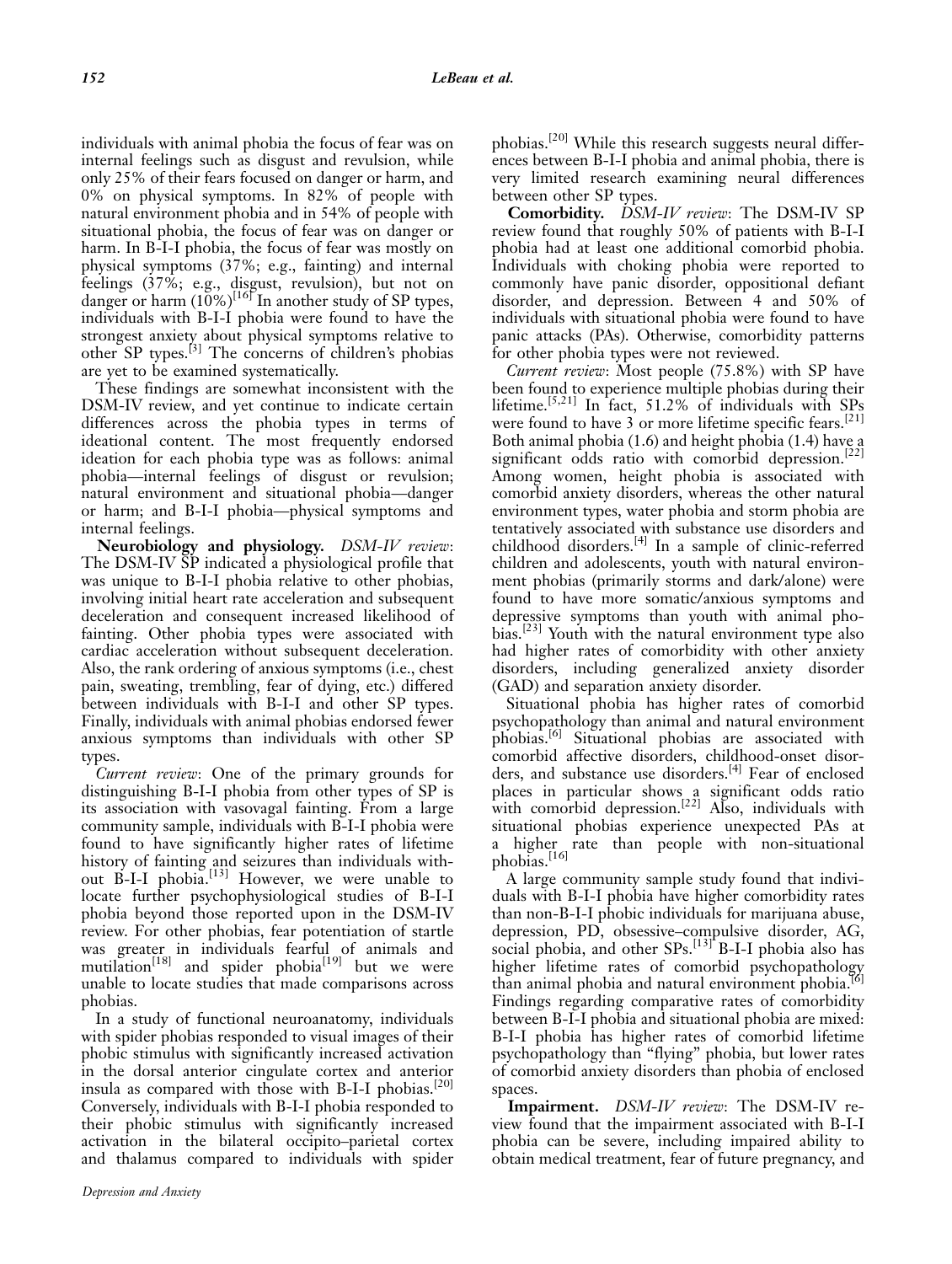dropping out of medical school. Impairment in relation to the other types of SPs was not reviewed.

Current review: One study with children and adolescents showed that youth with natural environment phobia reported lower life satisfaction than youth with animal phobia.<sup>[23]</sup> However, another study with adults showed that whereas both animal phobia and natural environment phobia were associated with impairment as measured by seeking professional help, interference with daily life, and interference with social functioning, situational phobia and B-I-I phobia were found to be more significantly impairing than either animal phobia or natural environment phobia.<sup>[6]</sup> Still, another study found no differences in impairment among different types of SP (measured by the F-DIPS, Diagnostic Interview for Psychiatric Disorders—Research Version) among different SP types.<sup>[4]</sup>

Risk factors. DSM-IV review: The DSM-IV SP review concluded that probands with animal phobia were likely to have first-degree relatives with animal phobias, probands with situational phobia were likely to have relatives with situational phobias, and probands with B-I-I phobia were likely to have at least one relative with B-I-I phobia. The DSM-IV review also found that the majority of individuals with B-I-I phobia associated the onset of the phobia with a traumatic conditioning experience, or model/observation of another person reacting with anxiety to blood/injury. The onset of choking phobia was found to be typically linked to a traumatic experience involving choking. Means of onset for remaining SP types were not reviewed.

Current review: For the period under review, there is further evidence of familial vulnerability to particular types of phobia. That is, comparisons across highly select samples of parents with isolated phobias indicate that offspring were at increased risk only for the phobic disorder exhibited by the parent  $[e.g., [24]$ . Also, even within animal phobias, having a mother with snake phobia was found to increase the risk of having snake phobia as compared to having a mother with spider phobia.<sup>[25]</sup> Familial aggregation can be attributed to both genetic and environmental factors.

A series of studies have examined the genetic factors in SP types utilizing the Virginia Twin Registery and the population-based Virginia Adult Twin Study of Psychiatric and Substance Use Disorders. One study found a substantial, though not complete, overlap in the genetic factors that influence genetic liability for animal phobia and situational phobia, as well as other internalizing disorders.<sup>[26]</sup> Also, the genetic contribution to animal phobia and situational phobia is distinct from genetic contributions to GAD, panic disorder, AG, and social phobia.<sup>[27]</sup> When B-I-I phobia was substituted in this analytic model in place of social phobia, B-I-I phobia was closer to AG in terms of genetic risk than to animal phobia and situational phobia. These results suggest genetic risk factors for animal phobia and situational phobia are distinct from

other anxiety disorders and B-I-I phobia. Another study found that the genetic factors influencing risk for situational and B-I-I phobias were only moderately correlated between the sexes,<sup>[28]</sup> which was interpreted as ''evidence for a qualitative but not quantitative difference in genetic risk factors," $[p \ 213^{[28]}]$ . No evidence was found for either qualitative or quantitative gender differences in genetic liability for animal phobia. Another study found total estimated heritability of 47% for animal phobia, 59% for B-I-I phobia, and 46% for situational phobia.<sup>[29]</sup> Together, the results from these studies suggest that various genetic factors influence the risk of developing different SP types. However, there is currently insufficient evidence to definitively indicate the exact role played by genetic factors in the etiology of SP types.

Direct traumatic conditioning, vicarious observation (i.e., observing a model respond fearfully or be traumatized), and informational transmission (i.e., conveyance of threatening information) represent the types of individually unique life experiences believed to contribute to  $SPs$ <sup>[12,30,31]</sup> Laboratory studies that validate these associative learning pathways include many examples of direct aversive conditioning of electrodermal and startle blink response  $[e.g.,<sup>[32]</sup>]$ , and vicarious fear acquisition in laboratory-reared rhesus monkeys who, not previously exposed to snakes, observed unrelated, wild-reared monkeys react fearfully in the presence of live and toy snakes  $[e.g.,<sup>[33]</sup>]$ . In addition, the informational transmission pathway has been demonstrated in laboratory studies with children [e.g., $^{[34,35]}$ ]. However, inasmuch as it is unethical to conduct the type of human experimental research necessary to fully demonstrate the causal role of these associative pathways in the development of phobic fear and anxiety, firm evidence is lacking. Instead, selfreported reasons for phobia onset are often presented as evidence for the associative pathways of fear acquisition [e.g.,<sup>[36]</sup>], although such recollections are fraught with imprecision and unreliability. $[37]$ Nonetheless, one study compared reported etiology across phobia types. Specifically, individuals with snake phobia were more likely to report indirect aversive exposure to snakes (i.e., vicarious observation) than were individuals with spider phobia to spiders, but there were not significant group differences in experience of direct aversive exposure.[25] No other studies comparing etiology across types of SPs were located.

Treatment response. DSM-IV review: The DSM-IV SP review found that applied tension is an effective procedure to counteract the deceleration of heart rate and blood pressure in blood phobia. Case studies indicated that choking phobia may be effectively treated through graduated in vivo exposures and by medications that attenuate PAs. The review found insufficient evidence to determine whether treatment response differed in other SP types.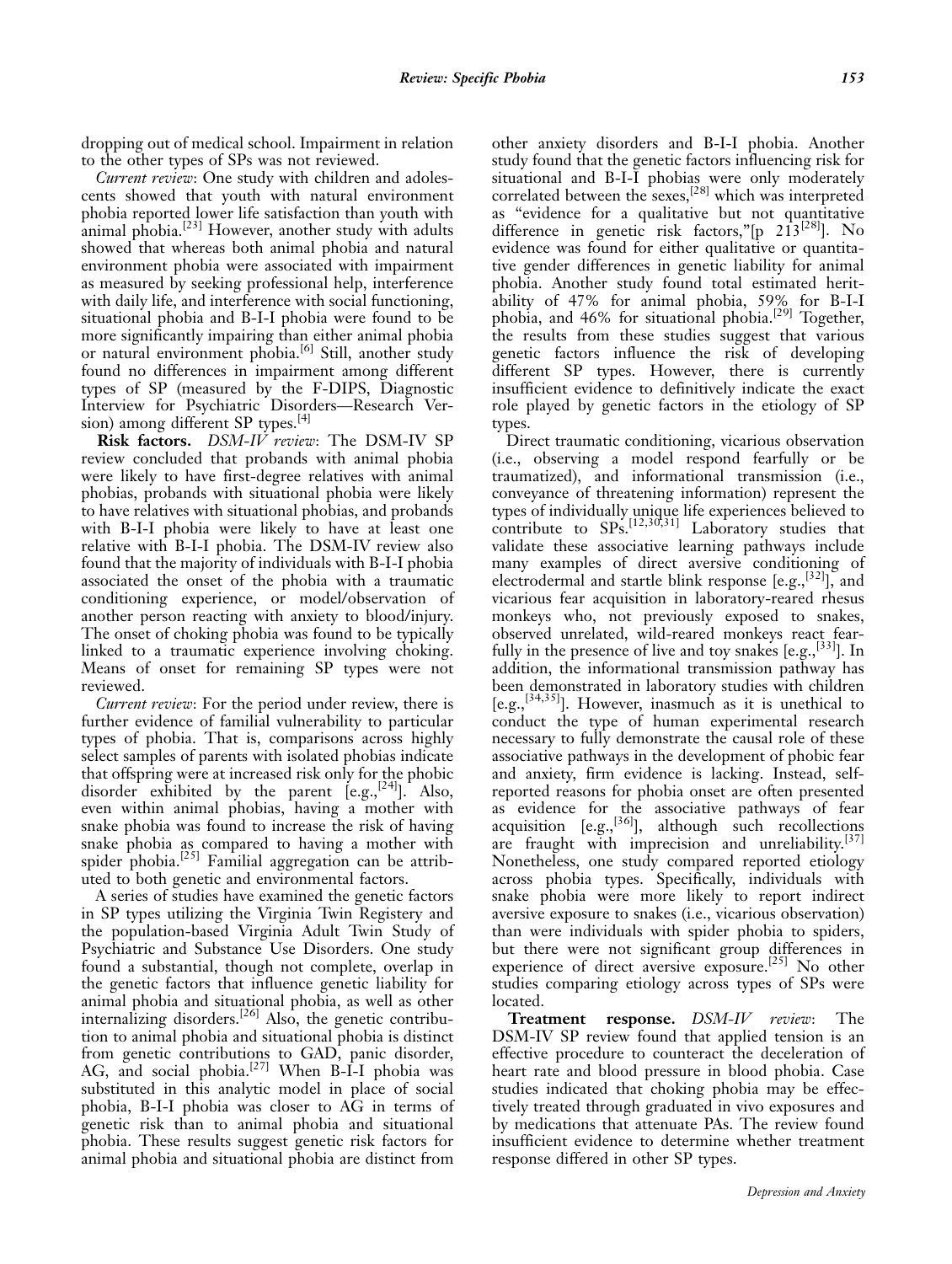Current review: Results of a review indicated that in vivo exposure (i.e., repeated systematic exposure to the feared object or situation in real life) was an effective form of treatment for most types of SP, with treatment gains maintained for 6 months to 1 year.<sup>[38,39]</sup> Some differences were found as well across phobia types. One-session treatment, a form of intensive in vivo exposure, was found to be more effective in the treatment of animal phobia than the other types of phobia in children and adolescents.<sup>[40]</sup> Virtual reality exposure treatment has been found to be effective for flying phobia and height phobia, whereas interoceptive exposure (exposure to feared bodily sensations) and cognitive therapy are particularly effective for treating claustrophobia. Applied muscle tension has been used effectively with B-I-I phobia to prolong exposure and prevent fainting, but has not been studied with other types of SP. However, a meta-analysis that utilized controlled effect sizes and treatment moderator effects in its analysis failed to replicate these findings, and found no differences in treatment outcome based on type of SP.<sup>[41]</sup>

Dental phobia. The DSM-IV review on SPs did not evaluate dental phobia as a potential SP type. In DSM-IV, dental phobia is considered an invasive medical procedure and therefore part of the B-I-I type. However, some have argued that dental phobia should be listed as a distinct type of  $SP^{[42]}$  Thus, a review was conducted of dental phobia.

The prevalence of dental phobia is in the range of 2.4–3.7%.<sup>[7,11]</sup> In a large Dutch sample, dental phobia was found to be the most prevalent type of SP,<sup>[11]</sup> and the authors suggested that the lower rate of dental phobia in other studies may be caused by underreporting. Prevalence rates for dental fears across age are similar to prevalence rates for fear of snakes, fear of physical injuries, and fear of heights, with stable or increasing prevalence during adulthood, reaching a maximal prevalence at around 60 years old, followed by a decline. $[11]$ 

Individuals with dental phobia have decreased likelihood of seeking out dental treatment, and in turn have deteriorating dental health which is worse than those without dental phobia.<sup>[11]</sup> Also, dental phobia is associated with more intrusive re-experiencing of fear than other phobias, impaired social relationships, sleep disturbance, avoidance of certain foods, negative physiological impact, and decreased vitality.<sup>[11,43,44]</sup>

Although dental phobia, as an invasive medical procedure, would be considered part of B-I-I phobia in DSM-IV, De Jongh et al.<sup>[42]</sup> compared features of dental phobia to B-I-I phobia. They noted that although only 56.7% of individuals with dental phobia have injection–injury phobia, those with dental phobia had a significantly higher likelihood of having B-I-I phobia than those without dental phobia. No relationship was found between dental trait anxiety and B-I-I phobia fear or avoidance.<sup>[42]</sup> Also, they note that high proportions of individuals with dental phobia fear

dental procedures involving injury or injections, such as ''extractions'' (57.5%), or ''witnessing surgical operations'' (30.8%), and ''receiving anesthetic injections'' (39.0%), but only a small proportion fear the sight of blood (7.3%). Finally, although individuals with dental phobia were not different from controls in their history of fainting or near fainting experiences, they also did not differ from individuals with B-I-I phobia in this regard. $[42]$  Thus, it appears that dental phobia shares more similarities than differences with B-I-I phobia, and there is insufficient evidence at this time to list dental phobia as its own distinct SP type. On the other hand, it may be helpful to clinicians to reword the diagnostic criteria of the B-I-I Type by parenthesizing the phrase ''or other invasive medical procedure'' so that instances of dental phobia or phobias of other medical procedures are properly included.

**Structure of SP types.** Two studies utilizing factor analysis to examine the structure of SP symptoms demonstrated that SP symptoms cluster into the same three types in children, adolescents, and adults: animal phobia, B-I-I phobia, and a combined natural environment–situational phobia.[17,45] Muris et al. also found that a model of the above mentioned three factors loading onto a single higher order factor was an equally good fit as was the three-factor model. Another study that examined comorbidity rates of different SP types with PD with AG (PDA) supported the same three types as the factor analyses. B-I-I phobia was the most closely related to PDA, environmental–situational phobia was related to PDA but less so than was B-I-I phobia, and animal phobia was only minimally related to PDA.[46] Together, these findings support the grouping of natural environment and situational types of SP. Further support for such a grouping is that each represents fear of a particular environment or situation, in contrast to animal phobia and B-I-I phobia which are cued by fears of more discrete stimuli. On the other hand, our review indicates some differences between natural environment and situational types, including features of impairment and comorbidity, albeit based on limited data. Furthermore, in their factor analyses, Wittchen et al. $[47]$  found that animal phobia and natural environment phobia always load on the same factor, regardless of age. In the age range of 22–34 (but not 1–22 years), situational phobia also loaded with animal and natural environment phobia. In contrast, B-I-I phobia was not consistently associated with any one factor; a finding that resonates with its distinctive physiological profile, and supports just two types: B-I-I versus other.

#### SUMMARY AND PRELIMINARY RECOMMENDATIONS FOR DSM-V

Overall, this review found a number of similarities and differences in the clinical features of SP types (Table 2). Age of onset, gender ratio and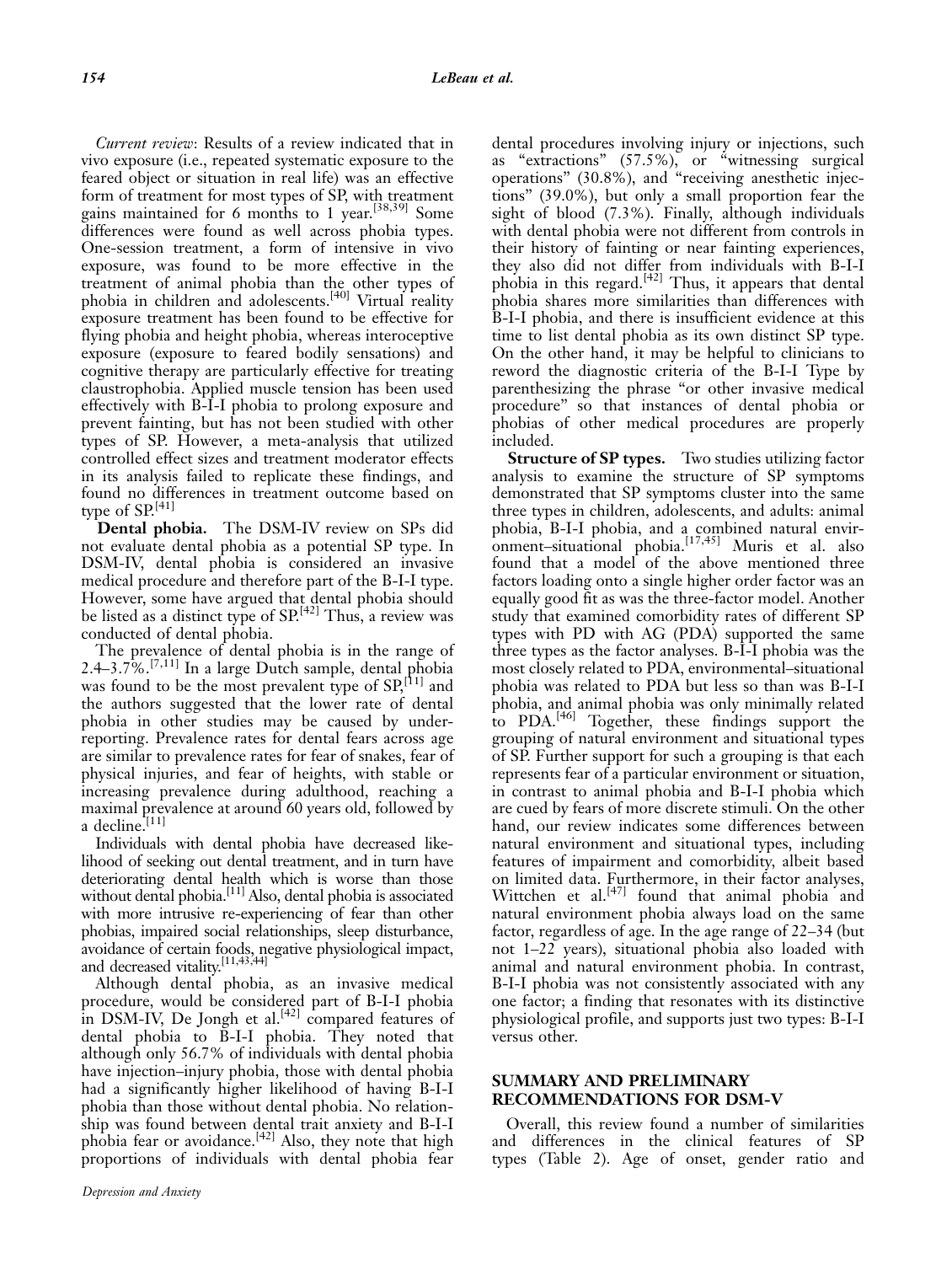treatment response were the features that were most similar across SP types. Age of onset was highly similar across animal phobia, natural environment phobia, and B-I-I phobia; gender ratio was highly similar across animal phobia, natural environment phobia, and situational phobia; and treatment response is similar across all phobias, although specifics of the way exposure treatment is conducted may vary across types and some minor differences were noted. Focus of fear, physiological fear response, impairment, and comorbidity were the clinical features found to be the most distinct between SP types. In total there are more differences than similarities found between SP types, although there were a number comparisons between particular types that yielded mixed results or for which data were missing. As shown in Table 2, extant data indicate that natural environment phobias share the most in common with other phobias, followed by animal phobia, then situational phobia, and B-I-I phobia sharing the least in common with other phobias. However, analyses of similarities and differences across individual phobias within types (e.g., height phobia versus enclosed places phobia within situational phobias) are very limited and in need of further research. Finally, structural analyses yield mixed findings, with three studies supporting three primary types (animal, B-I-I, and natural environment–situational) and another study providing contrasting results.

The findings of this review support retaining the types of SPs, with a minor change of including a parenthetical phrase ''or other invasive medical procedures'' following the descriptor B-I-I type. One value of retaining types is to promote further research on each one, which may elucidate further differences in etiology, course, comorbidity, treatment, or so on. Another value is to be consistent with ICD-10, which also offers an ''if desired'' option of subdividing SPs into types. A caveat, however, is the inconsistency in use of the types in the research literature: some studies ignore the types and study individuals with SP as a homogeneous subgroup; some focus on only one or two of the types as if they are completely separate entities; some select the prototype of the type category (e.g., driving fears for the situational type, snake fears for the animal type) and generalize it to the whole category. Greater consistency is urged.

# TEST ANXIETY AS A SP TYPE

#### STATEMENT OF THE ISSUES

The purpose of this section was to examine the validity of identifying test anxiety as a distinct type of SP. Test anxiety is characterized by extreme fear of poor performance on tests and examinations. Test anxiety is often related to academic underachievement and failure, low self-esteem, dependency, and passivity.

#### SIGNIFICANCE OF THE ISSUES

Test anxiety is not categorized as a diagnosis in DSM-IV. Yet, test anxiety is a common and often disabling condition. Assignment to a diagnostic category, such as a type of SP, may facilitate its identification and treatment.

#### METHOD OF LITERATURE REVIEW

Articles on this topic were located via PsycINFO and Pubmed, covering the period 1994 to 2009, using the key words test anxiety, performance anxiety, and math anxiety. In addition, reference lists of the PsycINFO and Pubmed located articles were used to locate other potentially relevant papers. The PsycINFO search yielded over 590 peer-reviewed journal articles, but after closer examination, only 6 papers were included in this review, based on their coverage of topics important to diagnostic criteria, such as prevalence, course, comorbidity, symptomatology, demographic and psychological correlates, and treatment response (other publications addressed issues such as translating test anxiety scales into different languages and examining the impact of test anxiety on performance in special populations such as students with learning disorders). Of the papers selected, five were experimental studies and one was a meta-analysis paper. The studies were: Beidel et al., 1994; King et al., 1995; Warren et al., 1996; Maxfield et al., 2000; Ergene, 2003; and Putwain, 2007.[48–53]

#### **RESULTS**

**Prevalence.** Among youths  $(N = 62)$ ; mean age of 10 years) screened by Beidel et al. $[48]$  using the Test Anxiety Scale for Children (TASC), a self-report measure of test anxiety, 38% of White and 52% of African American children scored above the cut-off on the TASC indicative of significant test anxiety (i.e., scoring 16 or above for girls and 12 or above for boys). However, the prevalence of phobias of test taking is difficult to establish as there are several test anxiety measures available and cut-off scores often vary by study. For instance, two other studies included in the review[49,50] also utilized the TASC; however, its cut-off score was operationalized as the top 5% of the distribution of scores, which resulted in a score of 23 and above for girls and 18 and above for boys. Another study<sup>[53]</sup> used the Test Anxiety Inventory (TAI), but did not establish cut-off scores and examined test anxiety on a continuum instead. In the absence of a predetermined threshold agreed upon by researchers, the variety of instruments and cut-off scores used by researchers makes synthesizing results difficult.

None of the aforementioned studies parsed out the impact of social anxiety (or fear of social situations) from test anxiety, which furthers complicates interpretation of the findings. However, one epidemiology study [Knappe et al., in preparation] reported that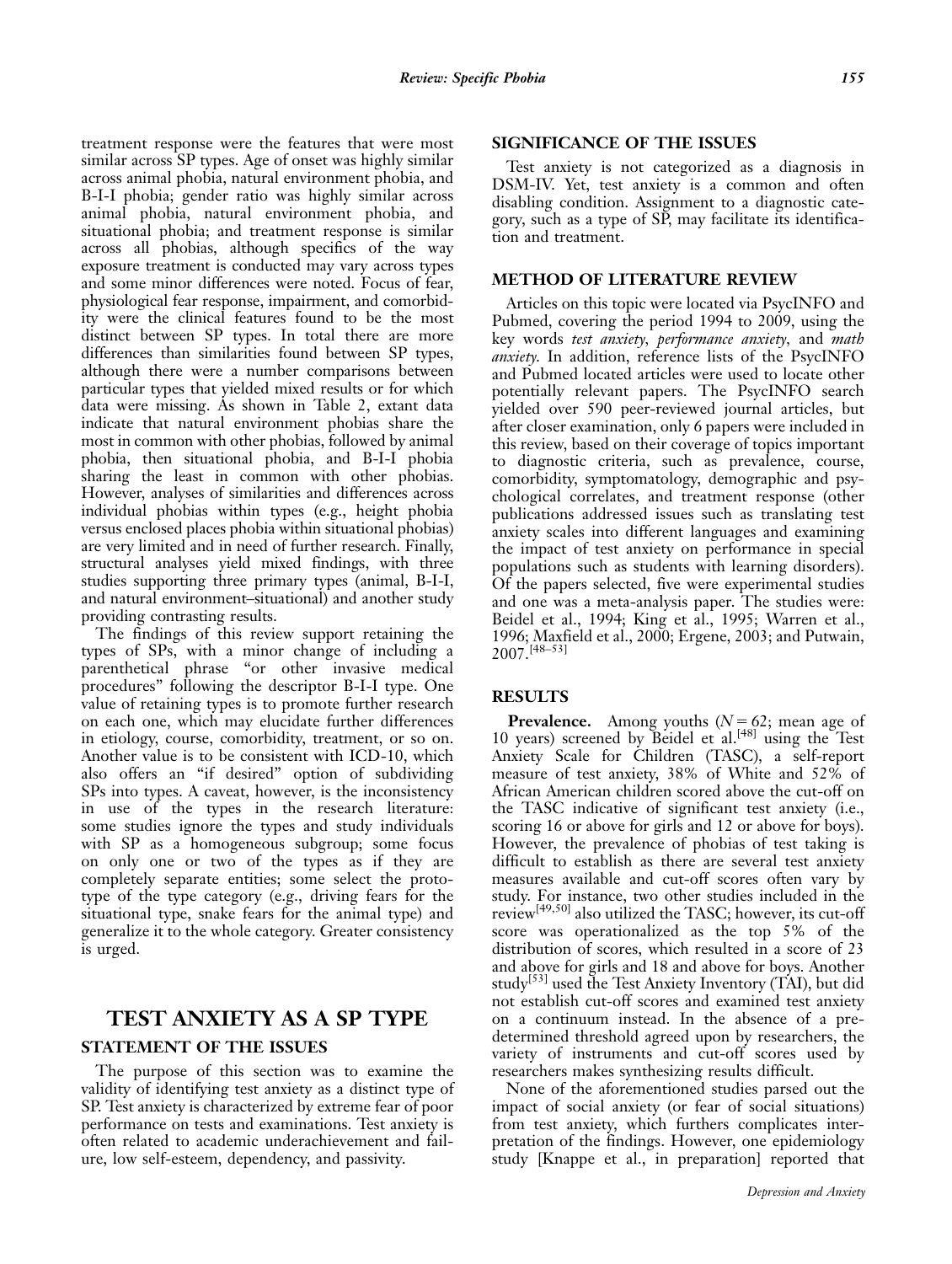among all subjects  $(N = 3,021, \text{ aged } 14-24)$ , 28% feared test situations (and other social situations) and 11% feared only tests/exams. Also, among those who met DSM-IV criteria for Social Phobia, 75% feared testing (and other social situations) and 14% feared only test-taking situations but no other social situations. Isolated fear of test-taking was the only ''social'' fear not associated with the temperament of behavioral inhibition. Thus, despite the significant overlap between test anxiety and social anxiety, these results suggest that they are distinguishable.

There is also some evidence suggesting that test anxiety may be more prevalent and may take on more excessive proportions in cultures in which superior performance on tests is critical to upward mobility from poverty, and thus has high survival value  $[see<sup>[54]</sup>].$ This has been described in non-western cultures; however, the results are not always consistent.<sup>[55]</sup> For instance, based on students' score on the TAI, which has been translated and adapted into numerous crosscultural editions, Korean and Jordan youths, but not Japanese and Turkish youths, reported higher means compared to students from other nations.

Gender. Consistent sex differences in test anxiety levels have been observed on specific test anxiety measures [e.g.,[56,57], Knappe et al. [in preparation]], with women scoring higher than men. A study of 14 to 16–year-old students from northern UK ( $N = 1,348$ )<sup>[53]</sup> reported that the gender of the student significantly predicts test anxiety scores as did the smaller study by Warren et al.<sup>[50]</sup> with 4th, 7th, and 10th grade students in the United States, such that female students reported higher scores than male students on the TAI in both countries. These gender differences have been attributed to females being more willing to report anxiety  $[e.g.,<sup>[58]</sup>]$ , and has resulted in the use of different cut-off scores to identify significant levels of test anxiety in men and women.

Age at onset. This question was not addressed in any systematic way in the articles included in this review. However, test anxiety was found to be present in children as young as 10 years old.<sup>[48,50]</sup> This was confirmed by Knappe et al., [in preparation] who found that, among adolescents and young adults, isolated test anxiety had a mean age of onset of 14.7 years with first cases being elementary school-aged children.

Comorbidity. Two articles included in the review addressed this question. First, Beidel et al.<sup>[48]</sup> found that 54% of children, with a mean age of 10 years and without comorbid disorders other than anxiety disorders, who were considered test anxious (i.e., using cut-offs on the TASC) met criteria for a DSM-III-R anxiety disorder, as measured by the Anxiety Disorders Interview Schedule for Children (ADIS-C). Social phobia and overanxious disorder were the two most frequently diagnosed disorders  $(N = 19$  and  $N = 11$ , respectively). The high percentage of social phobia and overanxious disorder among test-anxious children is not surprising, because all three share a common core

feature: a fear of negative evaluation by others. Other comorbid disorders include Simple Phobia  $(N = 5)$  and Obsessive–Compulsive Disorder  $(N = 1)$ . Second, King et al.<sup>[49]</sup> found that 61% of test-anxious 9th and 10th grade students, as indicated by cut-offs on the TASC, also met DSM-III-R criteria for an anxiety or phobic disorder as assessed by semi-structured interviews adapted from the Interview Schedule for Children. The most frequent diagnosis was overanxious disorder, followed by separation anxiety disorder, simple phobia, and avoidant disorder. The least common diagnoses were social phobia and major depressive disorder (MDD). Moreover, more than half of the test-anxious students with an anxiety disorder had multiple diagnoses and all of the test-anxious students with multiple anxiety disorders were girls. However, these results were based on a small (total  $N = 47$ ; high-test-anxious  $N = 22$ ) and potentially biased sample (9th and 10th grade students attending a private Catholic or Jewish school). In summary, these two studies suggest that test anxiety is highly comorbid with overanxious disorder, and in the larger study, social phobia as well.

**Physiology.** Beidel's study<sup>[48]</sup> examined the pulse rate and blood pressure of test-anxious and non-testanxious children prior to and while undergoing two stressful behavioral tasks: taking an age-appropriate vocabulary test and reading aloud before an audience of three young adults. No significant effects for testanxiety status or task were found.

Risk factors. One study<sup>[53]</sup> addressed socioeconomic correlates of test anxiety. Data on test anxiety and additional demographic variables were collected via the TAI, a self-report questionnaire that requires a Likert-format response, and the Student Profile Questionnaire in 1,348 14–16 year old in northern UK. Consistent with previous research showing that higher levels of test anxiety are reported by groups from lower socioeconomic backgrounds,<sup>[59]</sup> students from "routine/manual'' socioeconomic backgrounds reported significantly higher test-anxiety scores than students from "managerial/professional" backgrounds based on regression analyses. Nonetheless, the model accounted for a relatively small proportion of the variance in test anxiety scores  $(R^2 = .09)$ , which is not surprising as prior literature suggested that the major determinant of test anxiety is likely to be the previous experience of failure in assessment situations.<sup>[60]</sup>

Psychological correlates. A study of 9th and 10th grade students examined the psychological correlates of test anxiety<sup>[49]</sup> as measured by the Fear Survey Schedule for Children-Revised (FSSC-R), Revised Children's Manifest Anxiety Scale (RCMAS), the State-Trait Anxiety Inventory for children (STAIC), the Children's Depression Inventory (CDI), and the Hopelessness scale for Children (HSC). High- and low-test-anxious students were identified by the top 5% and bottom 5% of the distribution of scores on the TASC. On all assessment measures, differences were reported between high-test-anxious and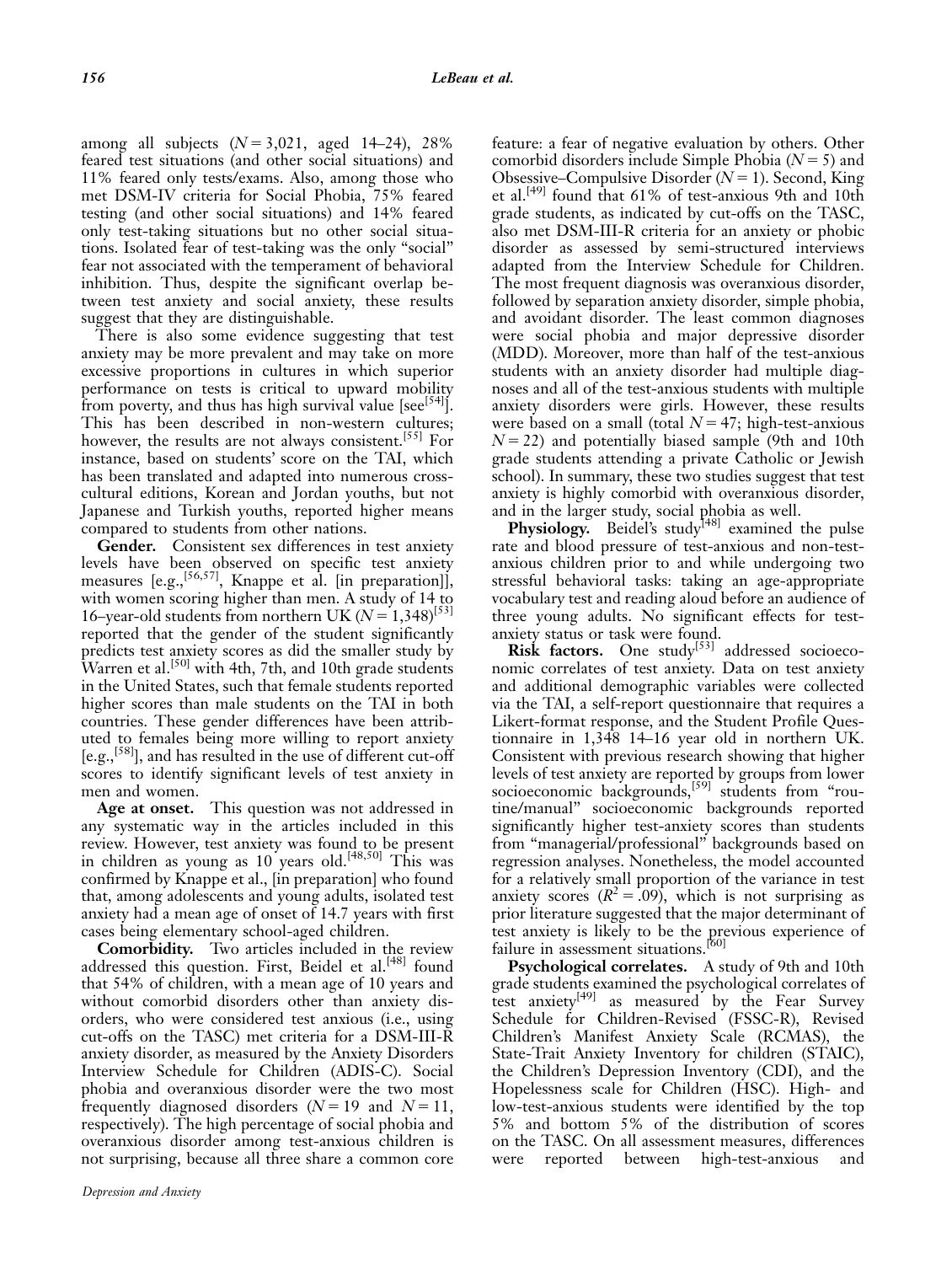low-test-anxious students. High-test-anxious students reported greater fearfulness (of failure and criticism) on the FSSC-R and greater amounts of anxiety (i.e., physiological, worry/oversensitivity, and social concern/concentration) on the RCMAS. On the STAIC, high-test-anxious students reported higher scores on the trait subscale but not the state subscale. In line with the strong association between anxiety and depression  $[e.g.,<sup>[61]</sup>],$  high-test-anxious students reported more depression and more hopelessness relative to lowtest-anxious students. Similar findings were obtained by Warren et al. with 4th, 7th, and 10th grade students using the TAI. In summary, these findings suggest that high-test-anxious students experience a global state of emotional distress, including fearfulness, general anxiety, and depression. However, it must be noted that the interpretation of the findings of King et al. is limited by a small and potentially biased sample (Jewish and Catholic private school students) and confounded by comorbid Axis I disorders such as separation anxiety disorder, depression, and overanxious disorder. Moreover, the use of an extreme groups design and the total reliance on self-reported measures may raise further questions about the validity of the findings from these two studies.

King et al.[49] also examined the role of dysfunctional thinking in test anxiety. The students were administered a brief but stressful test of mathematical and language skills, followed by the Children's Cognitive Assessment Questionnaire (CCAQ), which consisted of self-statements designed to measure on-task thoughts, off-task thoughts, positive self-evaluation, negative self-evaluation, and coping statements. The high-testanxious students endorsed significantly more off-task thoughts (e.g., "I wish this were over"), engaged in more negative self-evaluation (e.g., "I am doing poorly on this''), and contrary to expectation, reported more coping self-statements (e.g., "try to relax") than lowtest-anxious students. This may be because high-testanxious students were attempting to cope with the threatening testing situation, whereas low-test-anxious students did not find the situation threatening and therefore did not need to use coping self-statements.

Interestingly, Knappe et al. [in preparation] reported that isolated test anxiety was the only fear under the broader umbrella of social fears that was not associated with behavioral inhibition, as measured by the Retrospective Self-Report of Inhibition, which is a 30-item self-report questionnaire assessing a broad range of childhood behaviors. This suggests that although behavioral inhibition may be a risk factor for conditions that are frequently comorbid with test anxiety, it may not be a risk factor for test anxiety itself.

Treatment response. Test anxiety has been shown to respond well to a number of intervention techniques. In a meta-analysis of interventions for test anxiety published from 1974 to 1998,<sup>[52]</sup> cognitive restructuring, combined behavioral and skill-focused approaches, cognitive and skill-focused approaches combined, other behavioral techniques, anxiety management training, cognitive–behavioral and skill-focused techniques combined, and systematic desensitization produced large effect sizes greater than 0.90. Interventions that produced medium effect sizes were relaxation training, hypnotherapy, rational-emotive therapy, stress inoculation training, and other skillfocused interventions. However, the results must be interpreted with caution because most of the groups were not homogenous; thus, a significant amount of the variance in those groups remained unexplained. There is also evidence to suggest that a single session of Eye Movement Desensitization and Reprocessing (EMDR) is an effective intervention,<sup>[51]</sup> although this study suffered from a small sample size  $(N = 17)$ .

## SUMMARY AND PRELIMINARY RECOMMENDATIONS FOR DSM-V

Although test anxiety may have clearly identifiable features, its prevalence has yet to be established in community samples, as extant data are limited to cutoffs on self-report scales. Furthermore, more studies are warranted to differentiate test anxiety from social phobia and GAD. There is no evidence to date to suggest that test anxiety is better categorized as a SP than as a manifestation of another anxiety disorder. Thus, the term "test anxiety" may be best retained to describe the anxiety that is experienced across various disorders, in the same way that ''illness anxiety'' may represent the manifestation of anxiety in the context of a number of anxiety disorders.

# THE BOUNDARY BETWEEN SP AND AGORAPHOBIA

# STATEMENT OF THE ISSUES

In the DSM-III,<sup>[62]</sup> AG was classified as an independent anxiety disorder, the major criterion for which was ''fear and avoidance of being alone or in public places from which escape might be difficult or help unavailable in case of sudden incapacitations, e.g., crowds, tunnels, bridges, or public transportation'' (p 227). After the release of DSM-III, however, research emerged which suggested that AG was not a separate entity but instead a secondary response to panic disorder (PD), such that the fear and avoidance of being alone or in public places from which escape might be difficult was considered to be due primarily to the fear of developing panic-like symptoms. The DSM-III-R[63] subsequently reclassified AG as a sequela of PD, removing AG as an independent classification.

In the years leading up to the publication of the  $DSM-IV<sub>1</sub><sup>[64]</sup>$  it became increasingly acknowledged in the field that, while rare, AG did exist in the absence of panic symptoms. Thus, the DSM-IV included three diagnoses related to AG: PD without AG, PD with AG,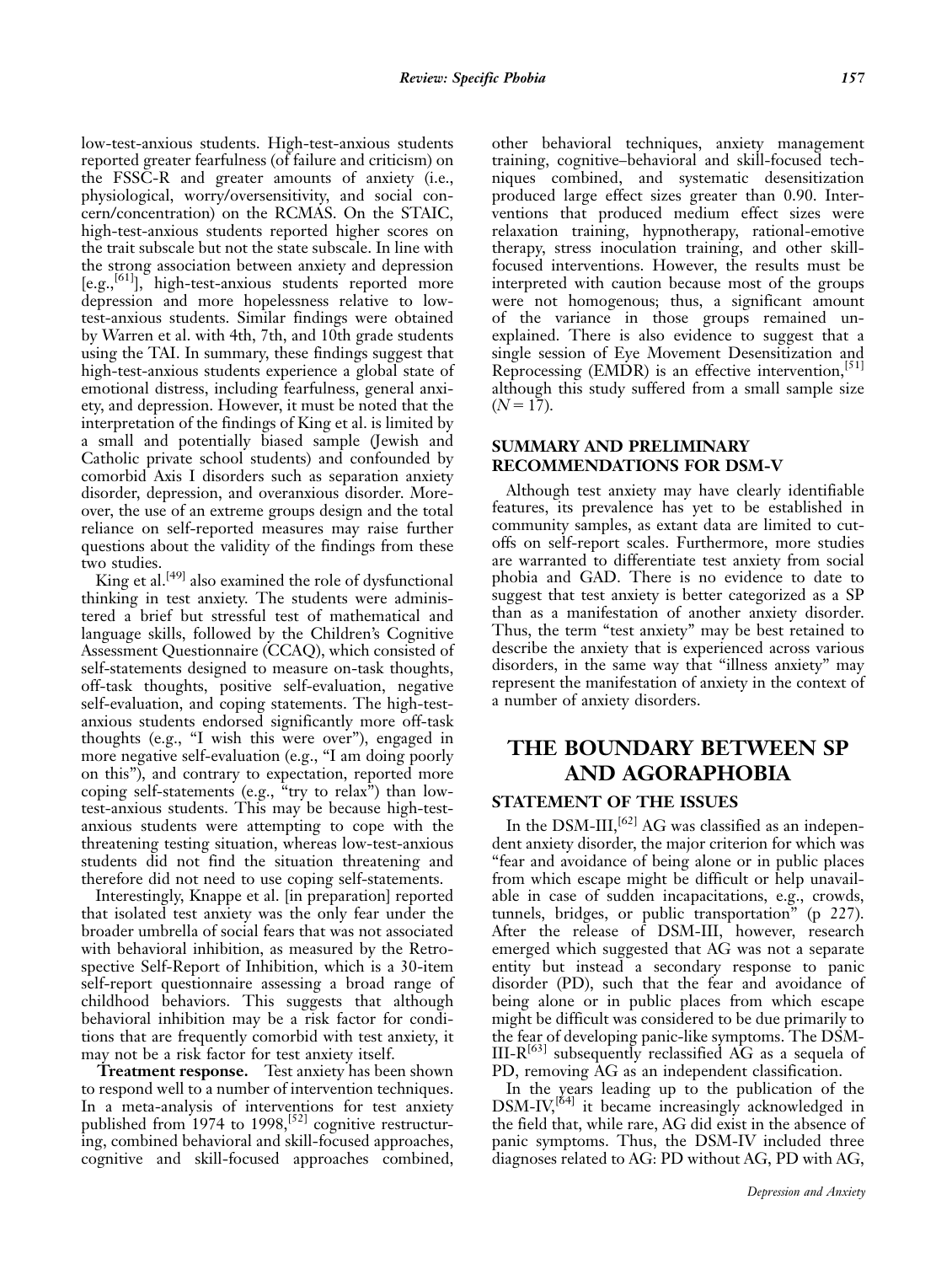and AG without a history of PD. The avoidance that characterized the diagnosis of AG without a history of PD was described as resulting from "fear of incapacitation or humiliation due to unpredictable, sudden, panic-like symptoms rather than from fear of a full panic attack'' (p 404).

Since 1994, further data have emerged suggesting that AG frequently occurs in the absence of PD or panic-like symptoms. Additionally, the International Classification of Diseases (World Health Organization, ICD-10) continues to list AG and PD as separate diagnoses that sometimes co-occur, and when they do, the diagnostic coding is AG with PD. Wittchen et al.<sup>[2]</sup> examined the patterns of DSM-IV PD and AG in a 10 year longitudinal community study of 3,021 subjects. They found that over half of those individuals with AG not only never met criteria for PD, but also failed to meet criteria for even the most liberally defined paniclike symptoms. (Although, it is unclear whether they experienced other symptoms (e.g., visual disturbance) that, like PA symptoms, functioned to motivate avoidance). The authors acknowledge that the presence of PD and panic-like symptoms greatly increases the odds of developing AG, but that it is not a necessary component in the development of AG. Wittchen et  $al$ .<sup>[2]</sup> state that "one immediate and direct interpretation [of these findings] is that AG is an independent phobic disorder in its own right...." (p 154). The findings detailed above are consistent with the review by Wittchen et al. (this issue) of the diagnostic boundary between PD and AG that was also commissioned by the DSM-V workgroup.

It has been hypothesized that AG may be similar enough to other phobias to warrant inclusion in the SP diagnostic classification. Support for this notion has in part developed from research showing that upon clinical reappraisal, some cases of AG without PD represent SPs.<sup>[65,66]</sup> Wittchen et al.<sup>[67]</sup> clinically reappraised 242 cases of AG without PD and found that whereas all of the 69 subjects who reported more than one agoraphobic situation fear were correctly diagnosed, 126 of the 173 (72.8%) individuals reporting only one feared agoraphobic situation should actually have been diagnosed with SP. In over half of these reappraised cases, the SP was of the situational type. These findings along with others have led to the suggestion that if only one agoraphobic situation is feared, then it be classified as a situational SP; if more than one agoraphobic situation is feared, then it should be diagnosed as AG. The goal of this review is to evaluate the evidence to support inclusion of AG as a situational type of SP.

Significance of the issues. The issue of how AG fits in to our conceptualization of Axis I psychopathology is not merely a taxonomic one. When AG is predominantly conceptualized with regard to panic symptoms, some individuals with clinically significant psychopathology are unlikely to be diagnosed and treated. Research has demonstrated that AG outside of the panic spectrum has very low rates of remission and a similar pattern of impairment and comorbidity as AG that exists within the panic spectrum, despite the fact that the former group is less likely to contact health professionals or receive treatment.<sup>[2]</sup> Thus, the reclassification of AG as a disorder independent from PD appears likely to have positive effects on the identification and treatment of the disorder.

SPs tend to be seen as lower in clinical severity and having a more straightforward and effective treatment (i.e., exposure therapy) than other anxiety disorders. Possibly as a result of these views, research on SPs has significantly decreased during the past three decades.[68] Thus, placing AG within SP could potentially have a negative effect on the perceived importance and severity of AG and on the search for ever more effective treatments.

#### METHOD OF LITERATURE REVIEW

To initiate the literature search, all published articles containing the following terms (or combination of terms) in their title or abstract were retrieved from the PubMed and PsychINFO databases: (1) SP and AG, (2) AG and classification, (3) SP or AG and DSM-V, (4) situational phobia, and (5) simple phobia and AG. A review of the abstracts was then undertaken to remove duplicate articles and determine those articles that appeared particularly relevant to this review. Any publication was reviewed in full if it met the following criteria: (1) was an original research report published between 1994 and 2009; (2) contained subjects who were diagnosed with a screening interview based on the DSM-III-R or DSM-IV criteria for SP, simple phobia, AG, or PD with AG; and (3) examined any issue relevant to how AG is similar or dissimilar from SPs. A close look at the DSM-III-R and DSM-IV criteria shows that little changed with regards to the diagnosis of the SPs and AG. Thus, studies utilizing either DSM-III-R or DSM-IV criteria were included. Studies utilizing the ICD-10 criteria for research were also eligible for inclusion.

## **RESULTS**

A total of 32 publications (30 empirical investigations, 2 review/theoretical papers) met the criteria for this literature search. No studies were found in the literature search that solely used the ICD-10 criteria for AG or SP. Two key issues with regard to the state of the literature arose during this investigation, each of which contributes to the lack of consensus in the field regarding this issue. First, consistent with the report by Boschen,<sup>[68]</sup> which stated that SP and AG are the only two anxiety disorders to see a decrease in research occur between 1980 and 2005, publications on AG and SPs are dwarfed in number by those of the other anxiety disorders. A second key issue is the inconsistency in the measurement of SP and AG. The majority of studies undertaken in the last 15 years only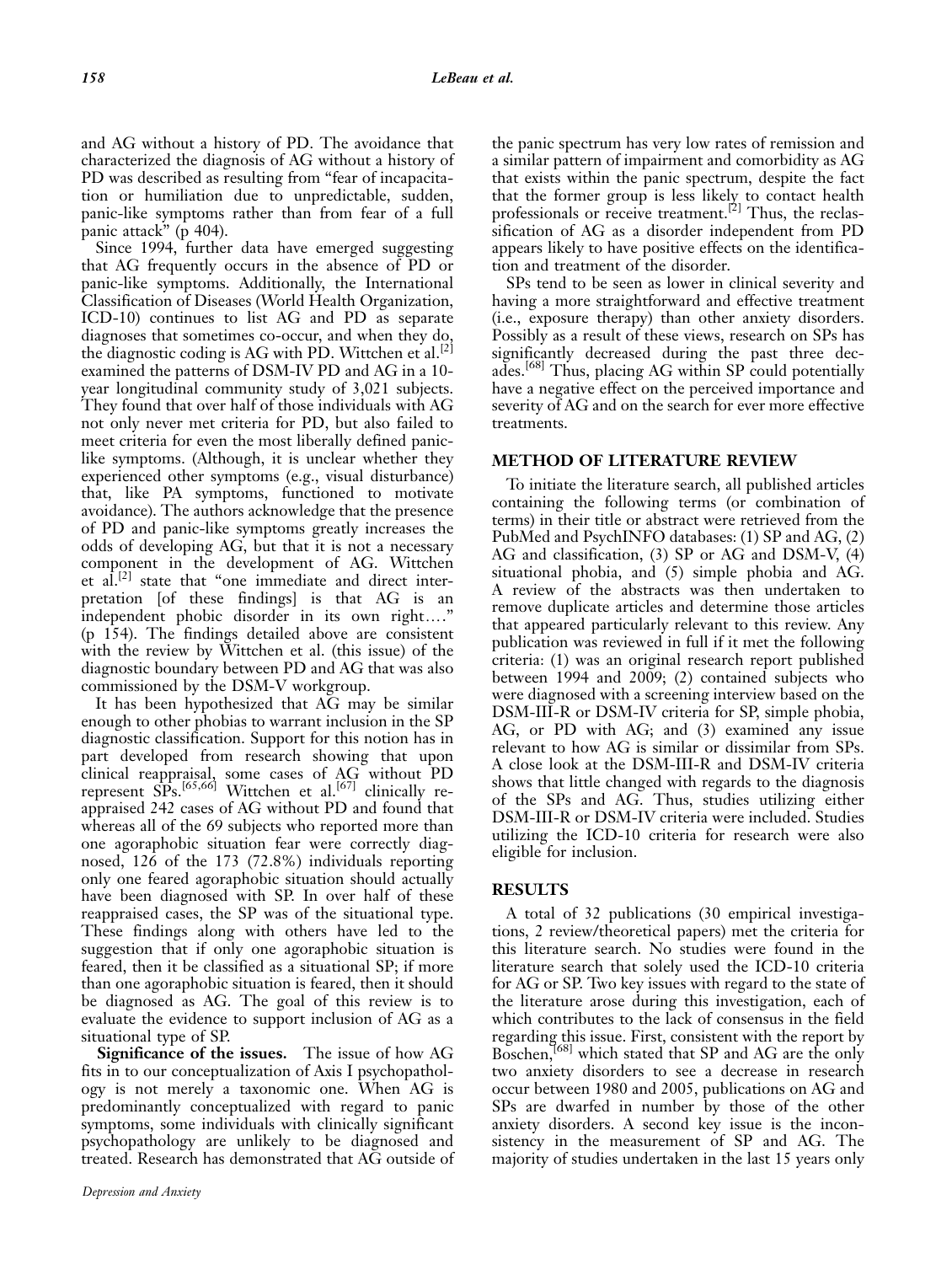study AG in the context of PD, making it impossible to tease apart the effects of the AG from comorbid PD, which is complicated by the fact that AG also is defined by multiple types (e.g., AG with PD, AG without a history of PD, AG with PAs), and the large variation in how investigators study individuals with SP.

Etiological and pathogenic issues in the SP/AG **boundary.** Three studies examined the neurobiology of phobic disorders within the last 15 years. Samochowiec et al.<sup>[69]</sup> examined functional polymorphisms in the MAO-A, COMT- and 5HTT genes in 101 anxiety disordered patients and 202 healthy controls. No differences were found between prevalence rates of 5-HTT and COMT gene polymorphisms in the two groups, but individuals with AG (diagnosed separately from PAs) and SP had a significantly higher frequency of the MAO-A polymorphism than individuals with social anxiety disorder (SAD) or healthy controls. However, this result was also found for PD and GAD and likely speaks to the role of MAO-A polymorphism as a general risk for anxiety disorders as opposed to a link between AG and SP at the neurobiological level.

The other two studies also failed to provide conclusive information regarding a link between AG and SP. Roberts et al.<sup>[70]</sup> examined the prevalence of anxiety disorders in 93 women from the National Comorbidity Survey (NCS) Replication who had Fragile X Syndrome, demonstrated in previous research to be linked to higher rates of psychopathology. Women with the FMR1 premutation had a substantially reduced risk of being diagnosed with GAD, posttraumatic stress disorder (PTSD), SAD, and SP, but a four-fold increase in the likelihood of being diagnosed with AG (without PD) and PD (with or without AG). Although this supports a separation between SP and AG, the study was grossly underpowered. Clearly there is need for more replication in larger studies.

From their review of neuroimaging research and anxiety disorders, Damsa et al.<sup>[71]</sup> noted that multiple studies have supported the role of the amygdala and the anterior cingulated cortex in both AG and SP. However, the role of these brain structures was not unique to AG and SP and none of the neuroimaging studies cited in the review measured AG independently of PD.

Four studies utilized family studies to examine questions relating to the heritability of AG and SP. Fyer et al.<sup>[24]</sup> identified probands for three phobic disorders (SAD, SP, and AG with PAs) and compared the rates of phobic disorder diagnoses in their firstdegree relatives with each other and with first-degree relatives of a healthy proband group. Probands with each of the phobic disorders were two- to four-times more likely to have first-degree relatives with the disorder than individuals without that phobic disorder. Thus, the notion of AG being genetically distinct from SPs and SAD was supported by this study. However, the individuals with AG in the sample all had comorbid PAs, making interpretation difficult. The three other family based studies utilized twin registries to examine issues of heritability in AG and SP. Kendler et al.<sup>[29]</sup> reported that between 46 and 67% of the variance in twin resemblance was due to genetic factors, with the rest mostly being accounted for by individual-specific (not familial) environmental factors. AG (unclear if with or without PD) had a substantially higher genetic heritability rate than SAD or the types of SP, suggesting an etiological differentiation between AG and SP. Hettema et al.<sup>[27]</sup> found that genes predispose to two broad groups of disorders: GAD-PD-AG (diagnosed independently of PD) and SPs. Additionally, they noted that differences between AG and SP were especially pronounced for the situational and animal types, which is surprising given the hypothesized link between situational SP and AG. However, the operational definitions for GAD and PD were considerably more liberal than the ones in DSM-IV. In a follow-up study,<sup>[26]</sup> nearly one-half of the genetic risk across MDD, PD, GAD, SAD, AG, social phobia, neuroticism, and two SP types (animal and situational) was accounted for by neuroticism and individualspecific environmental correlations were much lower. Nonetheless, a second, neuroticism-independent genetic factor significantly increased risk for MDD, GAD, and PD, but not for SP or AG. Thus, whereas their initial study provided some evidence for different genetic architecture underlying AG and SP, their follow-up study suggested a certain degree of similarity in that neither were linked with an additional neuroticism-independent genetic factor that contributed to the increased risk of the non-phobic disorders.

The role of early predictors in the development of AG and SP was examined in four studies. Biederman et al.[72] assessed the developmental trajectory of 157 children at high risk for developing psychopathology due to parental MDD and/or GAD compared to 76 children whose parents were free of psychopathology at intake. Their results suggested that childhood separation anxiety disorder significantly increases the risk of later AG (diagnosed independently of PD) and SP, although this finding was not unique and was applicable to all of the anxiety disorders. The only unique finding for the disorders at hand was that pediatric AG uniquely predicted the development of GAD, although the authors warn that this should be interpreted with caution. Nearly identical findings were found by Bruckl et al.<sup>[73]</sup> who reported that childhood separation anxiety was associated with and predicted PD with or without AG and SP, but was not associated with or predicted AG without PD among 1,090 German adolescents followed for 4 years. A similar study was conducted by Goodwin and Gotlib<sup>[74]</sup> examining the role of PAs in psychopathology. The presence of PAs in a community sample of 1,285 was associated with a three-fold increase in the presence of AG and SP, but this was true of other anxiety disorders as well.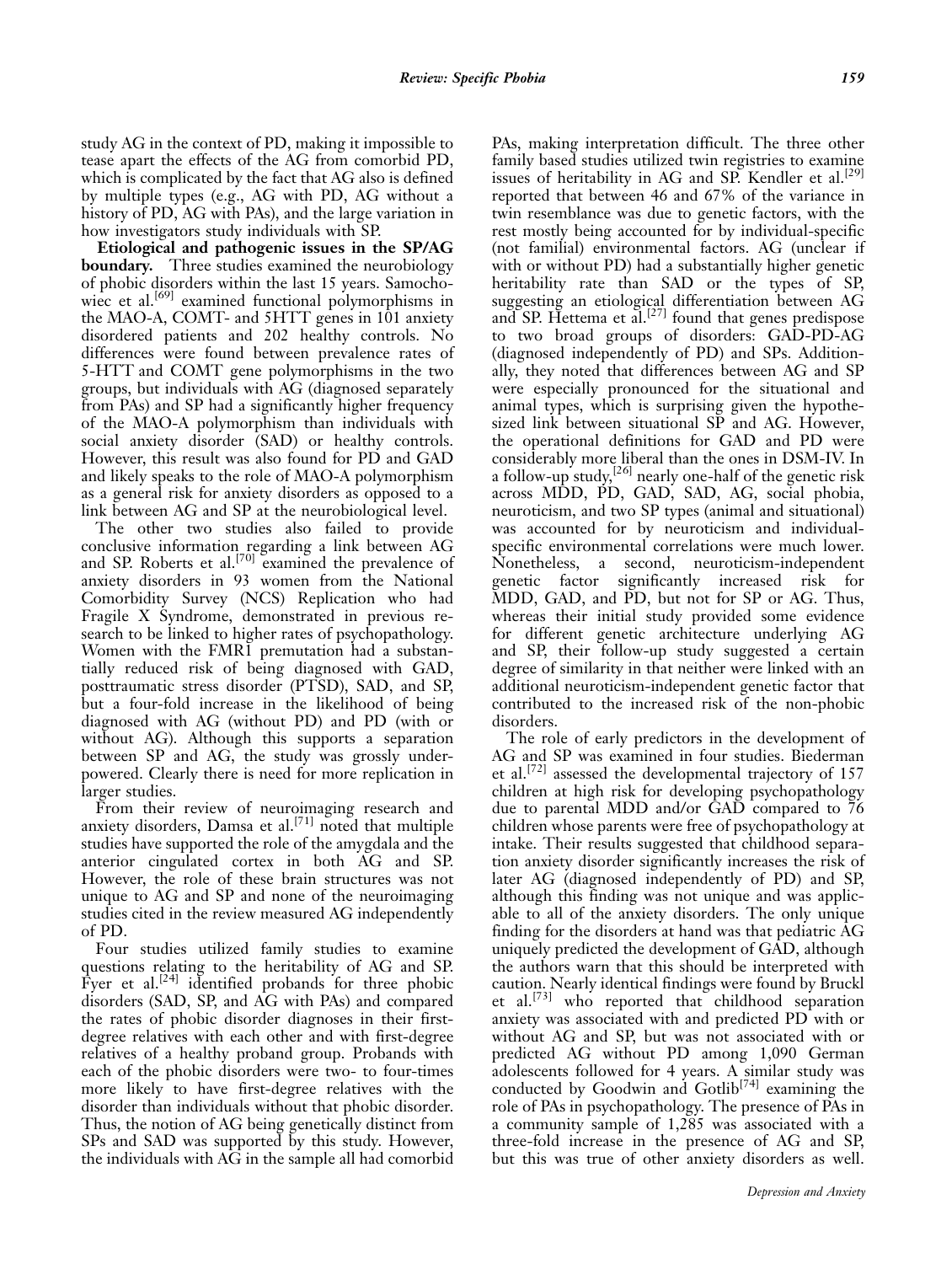Of note, however, a similar analysis conducted by Goodwin et al.<sup> $[75]$ </sup> found that while PAs were associated with both SP and AG in cross-sectional and prospective analyses, the relationship between PAs and AG was reduced to non-significance when adjusting for age, gender, and comorbid conditions.

Goodwin et al.<sup>[76]</sup> showed that early anxious withdrawn behavior at age 8 predicted later SP but not PD/AG when adjusting for childhood, social, and family factors. Other early risk factors were examined in a German sample of 3,021 adolescents and young adults.[77] Some common and some differential associations emerged for AG (with or without panic) and SP: while parental anxiety disorder and an anxious temperament (behavioral inhibition) predicted both AG and SP, poor educational attainment and early separation events were associated with AG but not SP, and parental alcohol use disorders were associated with SP but not AG after adjusting for comorbid depres $sion.$ [77]

Another study showed that early life experiences differentially predicted the onset of AG and SP.<sup>[78]</sup> A subsample of 5,877 individuals aged 15–54 who participated in the NCS were followed up with an interview assessing current DSM-III-R phobic disorders and retrospective recall of the experience of 12 types of negative life events and 10 chronic childhood adversities. The results suggested that different early life experiences predicted the onset of AG (with or without PD) versus SP, such that unpredictable and uncontrollable events that threaten or result in physical harm (e.g., natural disaster, accident, war) influence AG onset whereas potentially predictable but difficult to control childhood experiences (e.g., parental violence) influence SP onset. However, the results should be interpreted with caution given the combination of AG with or without PD, the problems of recall bias, the lack of replication of these findings, and the subjective manner in which stressors were interpreted with regards to their predictability and controllability. In an earlier study using the same sample, Kessler et al.<sup>[79]</sup> found additional evidence for differential predictors: absence from parents for more than 6 months (after controlling for other prior adversities and prior other disorders) was associated with an increased risk for SP but not AG or any other anxiety, mood, addictive, or antisocial behavior disorder. Maternal depression and maternal GAD also were associated with onset of SP but not AG, although maternal depression was associated with onset of PD. Finally, consistent with Magee,[78] paternal aggression was associated with SP but not AG.

Starcevic and Bogojevic<sup>[46]</sup> examined the temporal distance of AG (PD with AG) onset with SP onset in 90 comorbid patients, guided by the hypothesis that short temporal distance between two disorders reflects etiological relatedness. Their results indicated that SPs almost always preceded AG onset and that deathrelated phobia (a type not included in the DSM-IV) strongly related to the onset of AG, that B-I-I phobia and situational phobias were moderately related to AG onset, and that the relationship of animal phobia to AG onset was negligible. This study demonstrates high relatedness between AG and SP, but it has several limitations. It did not adhere to the DSM-IV types for SP, it only evaluated AG with comorbid PD, and the evidence for temporal distance reflecting etiological relatedness is questionable.

Summary of etiological evidence: Results of the three neurobiology studies were inconclusive. Despite some inconsistency, the four heritability studies generally support the notion that AG and SP are distinct entities. Evidence linking early life experience to later onset of AG and SP was inconclusive. A study of temporal distance in the onset of comorbid SPs and AG suggested a good deal of relatedness but was limited methodologically.

Epidemiological issues in the SP/AG boundary. Two studies utilized factor analysis to assess the hierarchical structure of fears in large samples. Cox et al.<sup>[80]</sup> used data from the NCS and examined the endorsement of 19 different fear types in 8,098 individuals. Exploratory and confirmatory factor analyses suggested a model that included three superfactors: social fears (composed of speaking fears and fears of being observed), specific fears (composed of threat fears and fears of heights and water), and agoraphobic fears. A similar conclusion was reached by Beck et al.<sup>[81]</sup> using the Fear Survey Schedule-III in patients with PD (with and without AG), GAD, SAD, OCD, PTSD, SP, AG (without panic), and anxiety disorder NOS, albeit in a small sample (total  $n = 263$ ). They identified four underlying factors: social fears, agoraphobic fears, animal/insect fears, and blood/ injury fears, which is consistent with the seminal study by Arrindell et al.<sup>[82]</sup> In a later study, Arrindell et al.<sup>[83]</sup> examined the Fear Survey Schedule-III in 5,427 students; the results supported the presence and gender distribution of the four underlying factors (plus an additional underlying factor of fears of sexual and aggressive scenes) across all 11 nations. While these studies did not include all possible fears and only analyzed endorsement of fears (versus the clinical significance of the fears), they provide compelling evidence for separate factors of AG, SAD, and SP.

Gender ratios have been reported as differing between AG without PD (4:1 female to male) and SP  $(2:1$  female to male),  $[84]$  although as reviewed above, gender rates differ somewhat across types of SPs.

Aspects relating to comorbidity in AG and SP were examined in six studies. Two examined the relationship between phobic disorders and MDD, but reached opposite conclusions. Tsuchiya et al.<sup>[85]</sup>'s study of a community sample of 2,436 Japanese individuals found that AG without PD and SP were not significantly associated with MDD after adjusting for several sociodemographic factors, whereas SAD was. Alternatively,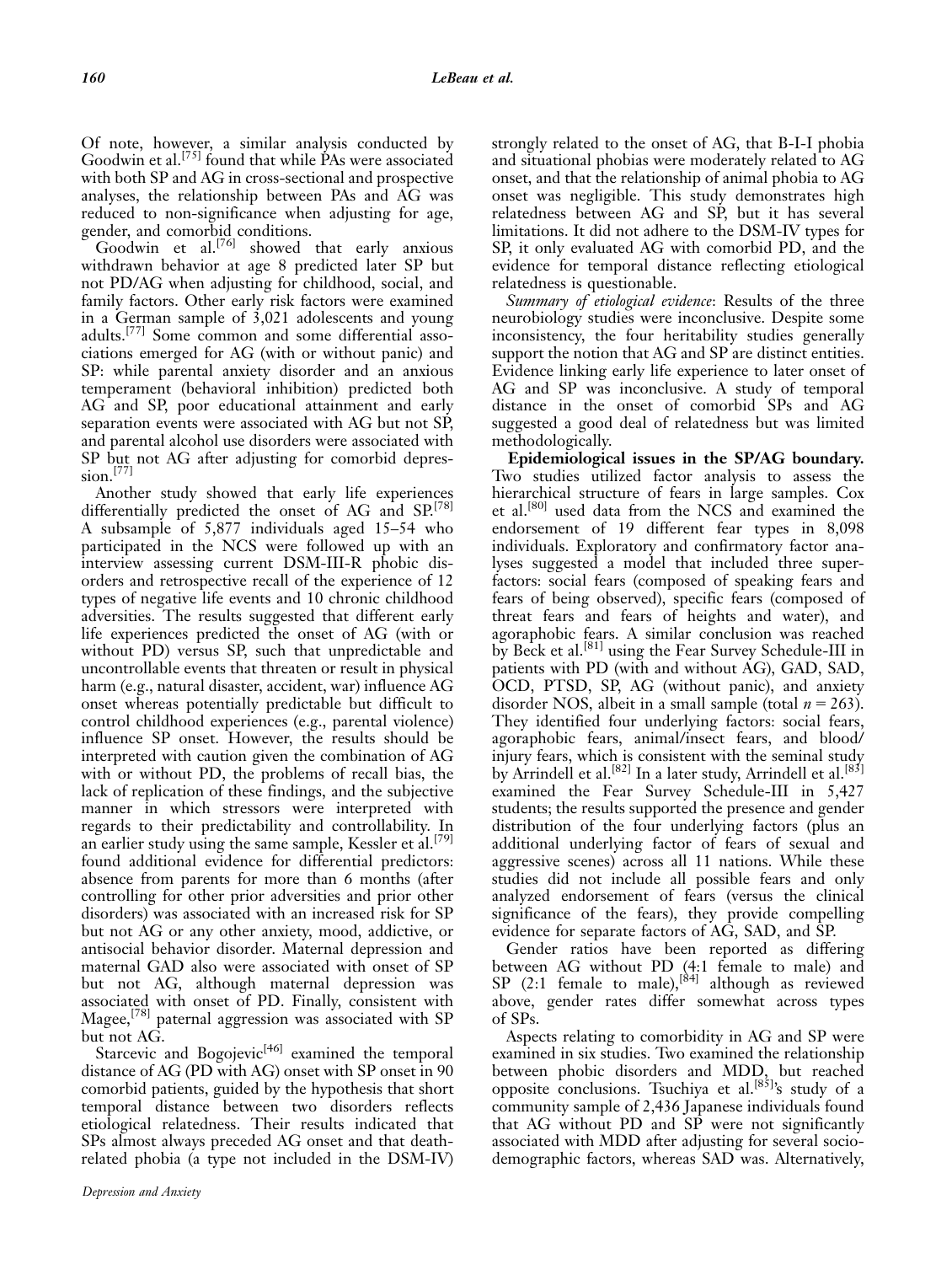Goodwin<sup>[86]</sup> examined data from 15,849 individuals from the Epidemiologic Catchment Area (ECA) survey found that SP and AG without PD each was independently associated with the onset of MDD after adjusting for sociodemographic variables and psychiatric comorbidity. Notably, while these studies reached different conclusions, neither provided evidence for a distinction between AG and SP with regard to their relationship to MDD. However, AG but not SP predicted depression onset when controlling for comorbid anxiety disorders.<sup>[87]</sup>

Magee et al.<sup>[88]</sup> examined prevalence and comorbidity of phobic disorders using data from the NCS. They concluded that lifetime and 30 day prevalence estimates were 6.7/2.3% for AG (with and without PD), 11.3/ 5.5% for SP, and 13.3/4.5% for SAD. Consistent with prior research, they found that the median age of onset in SP and SAD (15 and 16 years of age, respectively) was significantly earlier than that of AG (29 years of age). A significantly later age of onset similar to that for AG was found for the situational type of SP in an investigation by Lipsitz et al.<sup>[16]</sup> which also suggested that rates of unexpected PAs (a common feature in AG) were highest in the situational type than in any other type of SP.

Two other studies examining comorbidity had less informative findings. Goisman et al.<sup>[89]</sup> examined longitudinal data from 711 patients with one or more anxiety disorders and concluded that the anxiety disorders are highly comorbid, especially AG without PD, SAD, and GAD, but found no evidence for a uniquely high rate of comorbidity between AG without PD and SP, as might be expected if they are similar phenomena [within SPs, 76% of individuals meet criteria for more than one SP, 5]. Starcevic et al.<sup>[90]</sup> investigated Axis I and Axis II comorbidity in 157 patients with PD with AG. The authors found a statistically significant increase in SP comorbidity in the females in their sample compared to males and compared to all other Axis I and Axis II disorders in females. However, the authors state that these findings are inconsistent with previous research and likely not indicative of a true difference. Additionally, even though all of the patients had to have AG to be included in the study, the presence of PD makes interpretation difficult.

Summary of epidemiological evidence: Proportionately more females than males meet criteria for AG without PD versus SP. Studies examining the comorbidity of AG and SP failed to show significant or consistent findings. Two-factor analyses found that agoraphobic fears were distinct from both the social fears that comprise SAD and the fears that comprise SP. Emmelkamp and Wittchen<sup>[91]</sup> concluded that "the delineation of SPs from partly overlapping symptom clusters in social phobia and AG has not been sufficiently addressed to provide guidance as to how to solve this frequent differential diagnostic problem'' (p 101–102).

Clinical features. Two studies assessed quality of life and functional impairments in AG and SP. In their validation of the Work and Social Adjustment Scale in 205 individuals with phobic disorders, Mataix-Cols et al.[92] found that impairment was significantly higher for individuals with AG (unclear if with or without PD) and SAD than those with SPs (a mean difference of 8 points out of 40). In contrast, Cramer et  $al.^{[93]}s$ examination of seven indices of quality of life factors in 2,065 Norwegians found that AG (independent of PD) and SP (along with OCD) showed no major reduction in quality of life compared to healthy controls, whereas individuals with other Axis I disorders did. However, this finding is inconsistent with the majority of previous research on quality of life factors in the phobic disorders and should be interpreted with caution.

The relationship between a variety of behaviors, traits, and conditions in individuals with AG and SP were examined in seven studies. Three studies examined issues relating to physical health and the phobic disorders. Utilizing data from the NCS, Sareen et al.<sup>[94]</sup> found that whereas AG with or without PD was associated with the increased presence of specific physical disorders (most notably cardiovascular conditions), SP was not. However, results of this study should be interpreted with caution due Type I error from failure to correct for multiple comparisons. Sareen et al.<sup>[95]</sup> conducted a follow-up study using data from the NCS and the Ontario Health Survey (OHS) to examine use of illicit drugs: each anxiety disorder diagnosis was related to illicit drug use after controlling for sociodemographic variables, with no differential effects for AG with or without PD and SP. Goodwin<sup>[86]</sup> also utilized data from the NCS to examine the relationship between physical activity and the anxiety disorders. Similar to the pattern found by Sareen et al.<sup>[95]</sup> diagnosis with any anxiety disorder was significantly associated with a decrease in physical activity, with no unique effects of AG and SP present.

The manifestation of fear in individuals with AG (unclear if with or without PD) and SP was examined by Chen et al.[96] in a sample of 609 individuals from the NCS who experienced PAs. The results suggested that while the presence of fearful and non-fearful PAs (defined as PAs that do versus do not meet the DSM-IV criteria but do not include the presence of a fear of dying, fear of going crazy, or fear of doing something uncontrolled) are relatively evenly distributed in the majority of Axis I disorders, individuals with AG, SP, and MDD are significantly more likely to experience fearful PAs. However, differences in the proportions of fearful PAs between disorders was not examined in this study and as a result, the magnitude of the elevation of the percentage of fearful PAs in AG and SP cannot be assumed to be equal in size.

The relationship between the five-factor model of personality traits and anxiety disorders was examined by Bienvenu et al.<sup>[97]</sup> Using the ECA follow-up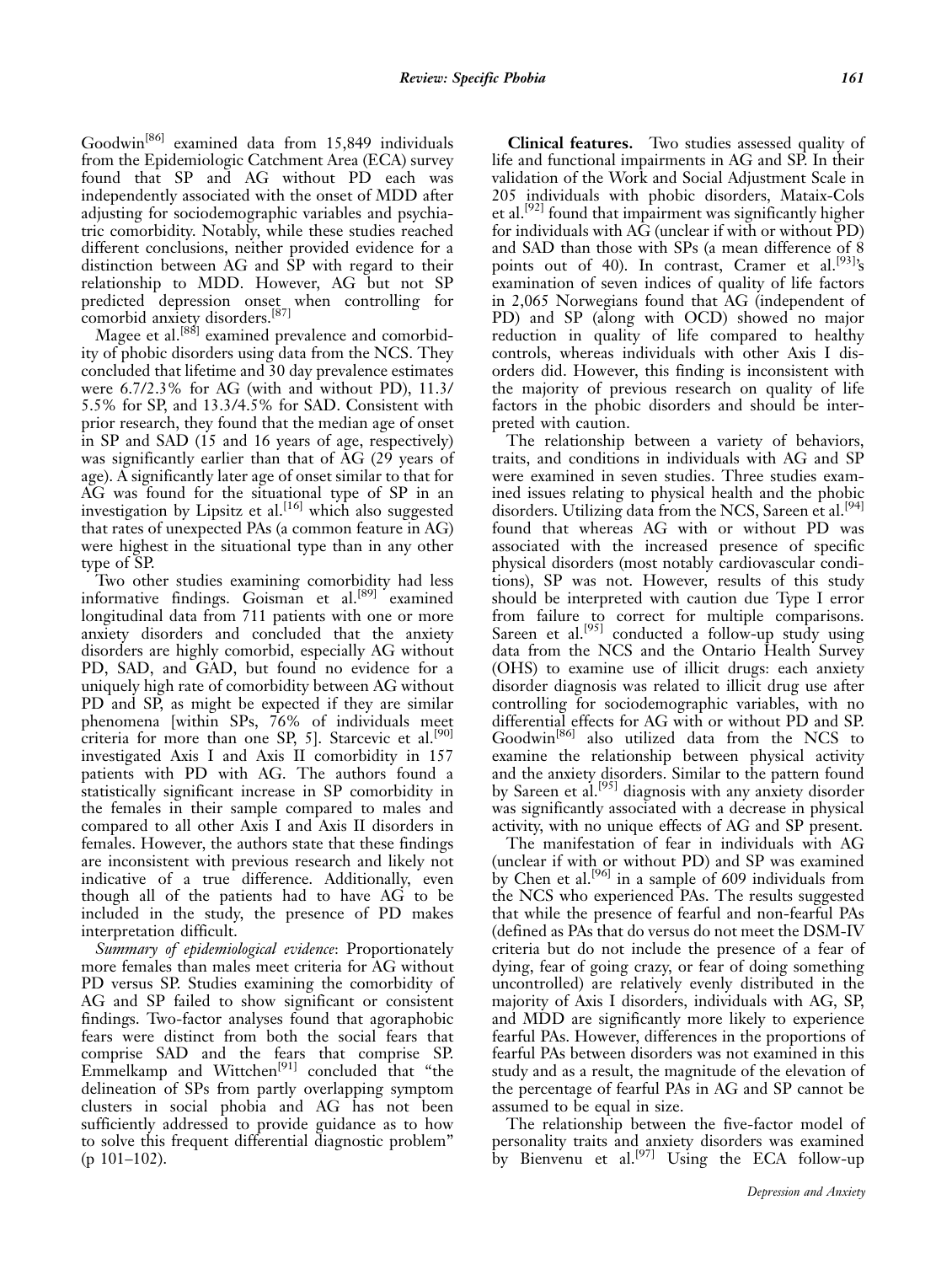study dataset, 333 adults with SP, AG, PD, MDD, alcohol use disorders, cognitive impairment, and OCD were administered the NEO-PI-R and their endorsement of a variety of personality traits was examined. Individuals with AG endorsed abnormally high levels of neuroticism and introversion whereas individuals with SP were slightly elevated compared to the healthy controls on most measures, but still within the normal range.

Responses to hyperventilation and  $CO<sub>2</sub>$  inhalation were examined in 90 participants (15 with each of the four main SP types, 15 with PD with or without AG, and 15 without any diagnosis) by Antony et al.<sup>[98]</sup> Individuals with driving phobia (a situational phobia) and height phobia (a natural environment phobia) were comparable to the PD with or without AG group. Also, subjective physiological response, age of onset, etiology, predictability, focus of apprehension, and interoceptive anxiety were examined in the four types of  $SP<sup>[3]</sup>$  The natural environment phobia subgroup, not the situational phobia subgroup, was the most comparable to the features associated with AG, thus suggesting that AG is not a variant of a situational SP. A variety of limitations preclude the application of this data to the present issue, however, including the selection of proto-types for the SPs, the lack of AG without PD as a subgroup, and the small sample size.

Summary of evidence from clinical features: Two studies of impairment in AG and SP found inconsistent results. Of the three studies of physical health correlates, only one found a significant discrepancy between the two disorders. Individuals with AG and SP differ from individuals with other anxiety disorders in their proportionally higher experience of fearful PAs. Individuals with AG are further outside the normal range on two key indicators of personality, while individuals with SP were within the normal range. Finally, two studies of different SP types were inconsistent regarding which SP type has clinical features most similar to those of AG.

Treatment issues in the SP/AG boundary. The present literature search produced no articles that examined treatment for SP versus AG published between 1994 and early 2009. While it is possible that this is accounted for by the previously noted decline in research and the high quality of the established treatments for the two disorders, this is likely to be heavily influenced by the current taxonomic system in the DSM, which considers AG (and its treatment) largely within the context of PD

## DISCUSSION AND PRELIMINARY RECOMMENDATIONS FOR DSM-V

The twelve publications that reported etiological evidence related to AG and SP were generally inconclusive, although there were several studies that to a certain degree suggested that AG and SP were distinct entities. Five of the nine publications reporting epidemiological evidence supported the notion that AG and SP should be distinct categories as well. Of the nine publications examining clinical features of AG and SP, most were inconclusive but three provided support for a separation of AG and SP in the DSM-V. Data from treatment trials were not informative. The preponderance of evidence in the field suggests that AG can exist independently of PAs and as such there is a push for AG to be removed from its nearly exclusive association with PD in the DSM-V. However, evidence for AG to be a SP type, or as part of the situational type, is lacking.

# SP DIAGNOSTIC CRITERIA

Using fully structured interviews (e.g., CIDI), test–retest reliabilities (approximately 38 days apart) for any SP in a sample of community respondents with some degree of symptomatology was very high  $(k = 0.77)$ .<sup>[99]</sup> Using a semi-structured interview (i.e., ADIS) in a patient sample, the principal diagnoses (i.e., the most distressing and interfering) of SP showed very good inter-rater reliability ( $\kappa = 0.86$ ), as did SP types ( $\kappa s = 0.80-1.0$ ).<sup>[100]</sup> These rates represented an improvement on inter-rater reliability in comparison to DSM-III-R.<sup>[101]</sup> However, reliability decreased as SPs that were additional (versus principal) diagnoses were included in the analyses: overall  $\kappa = 0.71$ ; sub-type  $ks = 0.53-0.96$ . The most common reason (62%) for disagreement between raters was diagnostic thresholds, or the assignment of sufficient impairment and distress to warrant a diagnosis (additional diagnoses were more vulnerable to this source of disagreement than were principal diagnoses). Other sources of disagreement may pertain to lack of clarity in terminology of the diagnostic criteria. For example, terms ''excessive or unreasonable,'' "marked," or "persistent" are not operationalized and may be open to varied interpretation; something that has relevance across the anxiety disorders.

In line with attempts to clarify diagnostic criteria to facilitate reliability and validity, and to simplify and introduce more consistency across the anxiety disorders for purposes of clinical utility, the following changes are proposed for the specific wording of the DSM-IV-TR diagnostic criteria for SP (DSM-IV criteria are presented in Table 3).

First, it is recommended that Criterion A refers to "Marked [intense] fear of a specific object or situation (e.g., flying, heights, animals, receiving an injection, seeing blood).'' This recommendation operationalizes the term "marked" as "intense," and deletes the descriptor "persistent" (which is vague). Second, it is recommended that Criterion B is ''The phobic object or situation almost invariably provokes an immediate fear response. Note: In children, the fear may be expressed by crying, tantrums, freezing, or clinging.'' In this recommendation, the term "object or situation" replaces the DSM-IV term ''stimulus'' to be consistent with Criterion A. Similarly, the term "fear" replaces the DSM-IV-TR term "anxiety"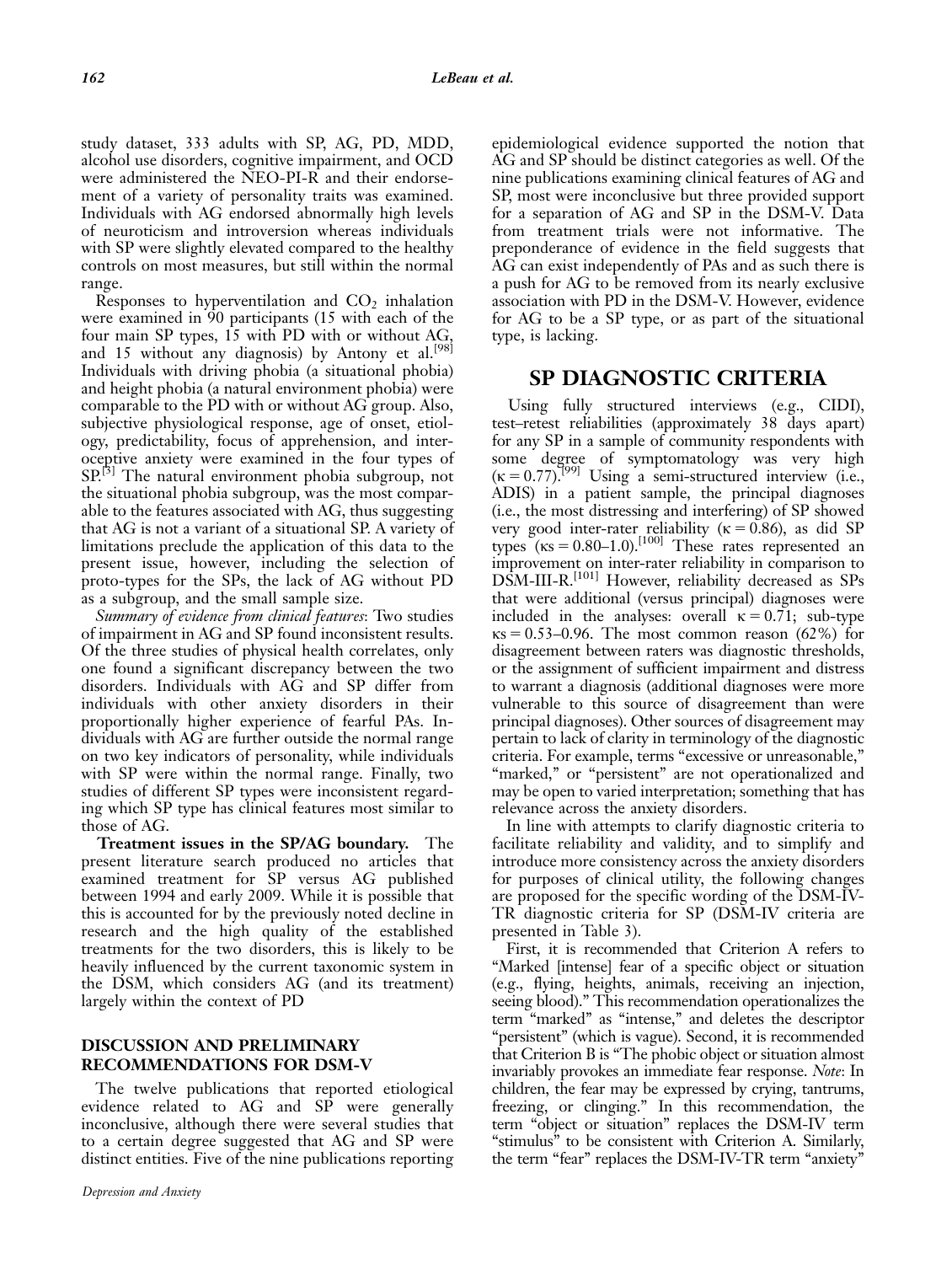#### TABLE 3. DSM-IV-TR specific phobia

- A: Marked and persistent fear that is excessive or unreasonable, cued by the presence or anticipation of a specific object or situation (e.g., flying, heights, animals, receiving an injection, seeing blood)
- B: Exposure to the phobic stimulus almost invariably provokes an immediate anxiety response, which may take the form of a situationally bound or situationally predisposed panic attack. Note: In children, the anxiety may be expressed by crying, tantrums, freezing, or clinging
- C: The person recognizes that the fear is excessive or unreasonable. Note: In children, this feature may be absent
- D: The phobic situation(s) is avoided or else is endured with intense anxiety or distress
- E: The avoidance, anxious anticipation or distress in the feared situation(s) interferes significantly with the person's normal routine, occupational (or academic functioning), or social activities or relationships, or there is marked distress about having the phobia
- F: In individuals under 18 years of age, the duration is at least six months
- G: The anxiety, panic attacks, or phobic avoidance associated with the specific object or situation are not better accounted for by another mental disorder, such as obsessive–compulsive disorder (e.g., fear of dirt in someone with an obsession about contamination), posttraumatic stress disorder (e.g., avoidance of stimuli associated with a severe stressor), separation anxiety disorder (e.g., avoidance of school), social phobia (e.g., avoidance of social situations because of fear of embarrassment), panic disorder with agoraphobia, or agoraphobia without history of panic disorder

to be consistent with Criterion A. Also, the term "fear" is more suitable than "anxiety" for SPs given the evidence that SPs are characterized by an elevated acute fear response to phobic stimuli in contrast to elevated anxious anticipation that is more characteristic of the other anxiety disorders.<sup>[102]</sup>

Next it is proposed that Criterion C states that ''the phobic object or situation is actively avoided or endured with intense fear'' (formerly criterion D). This restructuring is recommended to provide consistency with the structure of other anxiety disorder diagnoses. Also, again, the term "object or situation" replaces the DSM-IV-TR term ''stimulus'' to be consistent with Criteria A and B. Similarly, the term "fear" replaces the DSM-IV-TR term ''anxiety or distress'' to be consistent with Criterion A, B, and C, and because the term "distress" is vague and may lower the severity threshold. The term ''actively'' is added to raise the diagnostic threshold, which will be particularly important should the disorder-specific impairment and distress criterion be deleted (see below).

The recommended new Criterion D is ''The fear is out of proportion with the actual danger posed by the specific object or situation.'' The intent of this recommendation is to first operationalize what is meant by "excessive or unreasonable," as a fear that is out of proportion with the danger posed by the situation. In addition, it is recommended that the designation of ''out of proportion'' is a clinician-judgment rather than selfjudgment. This recommendation is based on evidence for elderly individuals with phobias to be frequently under-diagnosed due to over-attribution of their own fears to age-related constraints.<sup>[103]</sup> Also, clinical experience suggests that some individuals are judged by diagnosticians to exhibit excessive or unreasonable fears even though the individuals themselves would deny that that their fear is excessive or unreasonable. As already noted in DSM-IV-TR, the self-recognition criterion is not necessary in children. Most young children, perhaps due to developing cognitive capacities, believe their fears and phobias are "real," very much warranted, and not at all unreasonable.<sup>[12]</sup> Field testing is warranted to establish the effects of this proposed change.

Some changes are being considered in relation to the duration of the disorder and functional impairment. In DSM-IV-TR, Criterion E states that ''the fear and/or avoidance interfere significantly with the person's normal routine, occupational (or academic) functioning, or social activities and relationships, or there is marked distress about having the phobia.'' DSM-V workgroups have been asked to consider the implications of deleting functional impairment from disorder-specific diagnostic criteria. Deletion of the impairment criterion from SP may artificially inflate rates for SP because a number of circumscribed objects or situations are feared and/or avoided with limited to no consequences to overall functioning or disability. This may be especially so for children and adolescents for whom fears are part of normal development. Only when they occur frequently, are intense, and durable over time do they become problematic. This characteristic of highly circumscribed and less persistent fears likely explains some of the disagreements over diagnostic threshold described above.<sup>[100]</sup> As a consequence, deletion of the impairment criterion might improve diagnostic reliability, but perhaps at the expense of validity.

Not only do children and adolescents have normal developmental fears, but adults may have fears of specific objects or situations but which have limited impact on functioning. These occur in a number of ways. First are feared and avoided circumscribed objects or situations that are unimportant to the individual (i.e., no need or preference to encounter the objects or situations) and therefore have little to no impact on daily lives. For example, a person may fear and avoid airplane travel if the opportunity for air travel arose, but since there is no need or preference and therefore no opportunity for air travel, there is little to no impact on daily life. Second are feared and avoided objects or situations that occur so infrequently that they confer little to no impact on daily lives. For example, a person may fear and avoid snakes but by growing up and living in a city, there is little to no impact on daily life. Third is daily fear and/or avoidance of circumscribed objects or situations that can be accommodated and therefore confer little to no impact on daily lives. For example, a person may fear and/or avoid crossing bridges but has found ways of traveling that successfully avoids bridges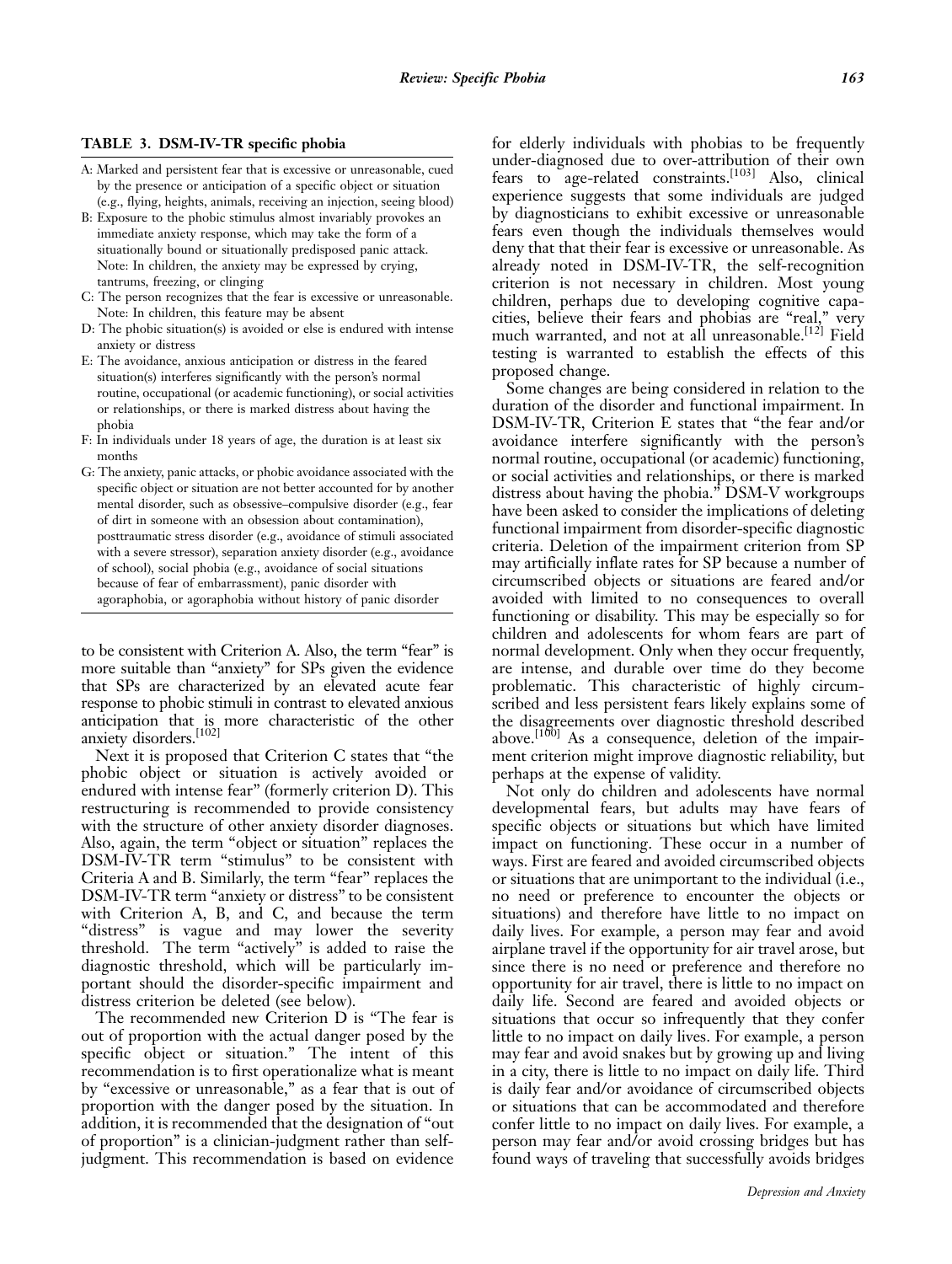(e.g., tunnels) and does not interfere with other aspects of their daily functioning.

Thus, for both youths and adults, deleting the requirement of functional impairment may raise the prevalence of SPs. However, making explicit that the diagnosis is dependent on the expression of fear and/ or avoidance that is not only intense but also active (as proposed for Criterion A and C) and that it is durable over time may offset this diagnostic inflation. Secondary data analysis or field testing may evaluate the degree to which external validators (e.g., health care utilization, comorbidity) and severity of fear and/or avoidance vary as a function of number of months over which the problem has persisted both for youth and adults, and therefore provide guidance for the critical duration cutoff. Such data analyses would be best conducted in epidemiological or non-treatment seeking samples, since those seeking treatment typically seek treatment years after suffering their phobia. It is simply noted here that 6 months for an individual under 18 can be a very long time and the absence of any duration criterion for individual over 18 can either be a very short time or in the least lead to a lack of reliability and validity in diagnosis. It is unclear at this time whether duration should differ for individuals under 18 or over 18.

With the requirement of intense, active and durable fears, normal developmental fears, as well as the person who fears and/or avoids "unimportant" objects or situations (the first scenario described above) and the person who fears and/or avoids "infrequent" objects or situations (the second scenario described above) would not qualify for the diagnosis. Only the person who has successfully accommodated to their fear and/or avoidance (the third scenario) would still qualify for the diagnosis of SP.

A disadvantage of requiring intense, active, and durable expression of fear and/or avoidance is lack of detection of SPs that have remitted, an issue that is of special relevance to epidemiological studies. Thus, criteria may need to be established for when the diagnosis is current versus in remission.

Finally, rewording of the DSM-IV Criterion G is proposed as ''The fear and/or avoidance associated with the circumscribed object or situation is not restricted to another mental disorder....." These slight changes are recommended to increase consistency in terminology used across the criteria for SP, across the exclusionary criteria for other anxiety disorders, with further changes pending further decisions regarding exclusionary criteria for DSM V.

# OVERALL SUMMARY AND PRELIMINARY RECOMMENDATIONS FOR DSM-V

The present review was conducted to evaluate the current diagnostic criteria for SP in light of the empirical evidence gathered since DSM-IV and to propose changes to DSM-V where change is clearly and reliably indicated by the evidence. In response to questions posed in the DSM-IV Sourcebook (Vol. 2) and by the DSM-V Anxiety, OC Spectrum, Posttraumatic, and Dissociative Disorder Work Group, four primary areas were determined for this review: the accuracy and utility of the current SP type classification system, the validity of test anxiety as a type of SP, the boundary between SP and AG, and the reliability, validity, and utility of the SP criteria. Literature reviews were carried out by the authors and preliminary recommendations have been made to guide the DSM-V Anxiety, OC Spectrum, Posttraumatic, and Dissociative Disorder Work Group as they continue to develop the criteria for SP that will be utilized in the DSM-V. The literature reviews generally resulted in manuscripts that were small in number (consistent with a decrease in research on SP over the past two decades) and often lacking in consistent and rigorous methodology (e.g., the use of heterogeneously defined, nonclinical phobic samples), providing clear evidence of the need for an increase in the quantity and quality of research being conducted on SP. The findings indicate more differences than similarities across the types of SPs, and support retention of the types as a descriptive option, although more research is needed on the heterogeneity within versus between types, and greater consistency is encouraged in SP typologies in research. There is a dearth of research on test anxiety (especially research that looks at it independently from any generalized or social anxiety) and as such little evidence either for or against the inclusion of test anxiety as a SP type is available. The literature regarding the boundary between SP and AG failed to provide consistent evidence for the inclusion of AG as a type of SP. Revised criteria for SP are presented in an attempt to incorporate developmental considerations and to increase reliability and improve clarity and consistency with the diagnostic criteria of the other anxiety disorders. The recommendations herein should be considered preliminary, however, as further discussion and research will be required before a valid consensus can be reached for the DSM-V.

Acknowledgments. The authors wish to acknowledge the entire DSM-V Anxiety, Obsessive–Compulsive Spectrum, Posttraumatic, and Dissociative Disorders Work Group and advisors to the workgroup for their contributions to the discussions of the material covered herein. In particular, Drs. Richard Heimberg, Devon Hinton, and Stefan Hofmann are to be especially acknowledged for their helpful contributions to this manuscript. Additionally, the authors thank the experts who responded to a survey about the diagnostic criteria for specific phobia.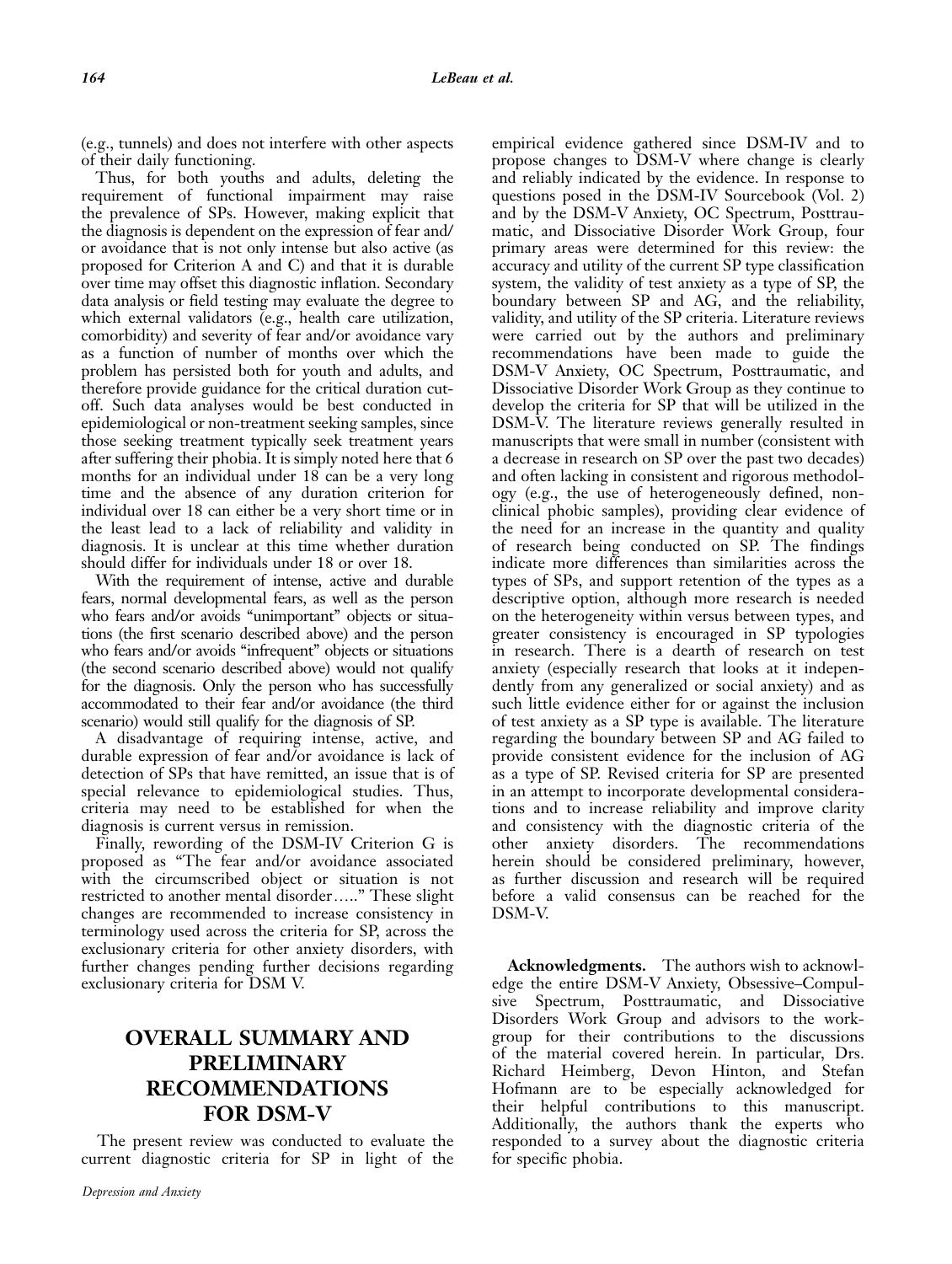# **REFERENCES**

- 1. Craske MG, Barlow DH, Clark DM, et al. Specific (Simple) phobia. In: Widiger TA, Frances AJ, Pincus HA, Ross R, First MB, Davis WW, editors. DSM-IV Sourcebook, Vol 2. Washington, DC: American Psychiatric Press; 1996:473–506.
- 2. Wittchen HU, Nocon A, Beesdo K, et al. Agoraphobia and panic: prospective-longitudinal relations suggest a rethinking of diagnostic concepts. Psychother Psychosom 2008;77:147–157.
- 3. Antony MM, Brown TA, Barlow DH. Heterogeneity among specific phobia types in DSM-IV. Behav Res Ther 1997;35: 1089–1100.
- 4. Becker E, Rinck M, Türke V, et al. Epidemiology of specific phobia types: findings from the Dresden Mental Health Study. Eur Psychiatry 2007;22:69–74.
- 5. Curtis G, Magee W, Eaton W, et al. Specific fears and phobias: epidemiology and classification. Br J Psychiat 1998;173: 212–217.
- 6. Depla M, ten Have M, van Balkom A, de Graaf R. Specific fears and phobias in the general population: results from the Netherlands mental health survey and incidence study (NEM-ESIS). Soc Psychiatry Psychiatr Epidemiol 2008;43:200–208.
- 7. Stinson F, Dawson D, Chou S, et al. The epidemiology of DSM-IV specific phobia in the USA: result from the National Epidemiologic Survey on Alcohol and Related Conditions. Psychol Med 2007;37:1047–1059.
- 8. Wittchen HU, Lieb R, Schuster P, Oldehinkel AJ. When is onset? investigations into early developmental stages of anxiety and depressive disorders. In: Rapoport JL, editor. Childhood onset of ''adult'' psychopathology, clinical and research advances. Washington: American Psychiatric Press; 1999:259–302.
- 9. Essau C, Conradt J, Petermann F. Frequency, comorbidity, and psychosocial impairment of Specific phobia in adolescents. J Clin Child Psychol 2000;29:221–231.
- 10. Costello EG, Angold A. Epidemiology. In: March JS, editor. Anxiety disorders in children and adolescents. New York: Guilford Press; 1995:109–122.
- 11. Oosterink F, de Jongh A, Hoogstraten J. Prevalence of dental fear and phobia relative to other fear and phobia types. Eur J Oral Sci 2009;117:135–143.
- 12. Ollendick TH, King NJ, Muris P. Phobias in children and adolescents. In: Maj M, Akiskal HS, Lopez-Ibor JJ, Okasha A, editors. Phobias. London: John Wiley & Sons, Inc.; 2004: 245–279.
- 13. Bienvenu O, Eaton W. The epidemiology of blood/injection/ injury phobia. Psychol Med 1998;28:1129–1136.
- 14. Beesdo K, Knappe S, Pine DS. Anxiety and anxiety disorders in children and adolescents: developmental issues and implications for DSM-V. Psychiatr Clin North Am 2009;32:483–524.
- 15. Trumpf J, Becker ES, Vriends N, et al. Rates and predictors of remission among young women with specific phobia: a prospective community study. J Anxiety Disord 2009;23:958–964.
- 16. Lipsitz JD, Barlow DH, Mannuzza S, et al. Clinical features of four DSM-IV specific phobia types. J Nerv Ment Disord 2002;190:471–474.
- 17. Fredrikson M, Annas P, Fischer H, Wik G. Gender and age differences in the prevalence of specific fears and phobias. Behav Res Ther 1996;34:33–39.
- 18. Hamm AO, Cuthbert BN, Globisch J, Vaitl D. Fear and the startle reflex: blink modulation and autonomic response patterns in animal and mutilation fearful subjects. Psychophysiology 1997;34:97–107.
- 19. de Jong PJ, Visser S, Merckelbach H. Startle and spider phobia: unilateral probes and the prediction of treatment effects. J Psychophysiology 1996;10:150–160.
- 20. Caseras X, Giampietro V, Lamas A, et al. The functional neuroanatomy of blood/injection/injury phobia: a comparison with spider phobics and healthy controls. Psychol Med 2009; 40:125–134.
- 21. Wittchen HU, Lecrubier Y, Beesdo K, Nocon A. Relationships among anxiety disorders: patterns and implications. In: Nutt DJ, Ballenger JC, editors. Anxiety Disorders. Oxford: Blackwell Science; 2003:25–37.
- 22. Choy Y, Fyer A, Goodwin R. Specific phobia and comorbid depression: a closer look at the National Comorbidity Survey data. Compr Psychiatry 2007;48:132–136.
- 23. Ollendick TH, Raishevich N, Davis TE, et al. Specific phobias in youth: phenomenology and psychological characteristics. Behav Ther, in press.
- 24. Fyer AJ, Mannuzza S, Chapman TF, et al. Specificity in familial aggregation of phobic disorders. Arch Gen Psychiatry 1995;52: 564–573.
- 25. Fredrikson M, Annas P, Wik G. Parental history, aversive exposure and the development of snake and spider phobia in women. Behav Res Ther 1997;35:23–28.
- 26. Hettema JM, Neale MC, Myers JM, et al. A population-based twin study of the relationship between neuroticism and internalizing disorders. Am J Psychiatry 2006;163:857–864.
- 27. Hettema JM, Prescott CA, Myers JM, et al. The structure of genetic and environmental risk factors for anxiety disorders in men and women. Arch Gen Psychiatry 2005;62:182–189.
- 28. Kendler KS, Jacobson KC, Myers J, Prescott CA. Sex differences in genetic and environmental risk factors for irrational fears and phobias. Psychol Med 2002;32:209–217.
- 29. Kendler KS, Karkowski LM, Prescott CA. Fears and phobias: reliability and heritability. Psychol Med 1999;29:539–553.
- 30. Rachman S. Fear and courage. New York: W. H. Freeman; 1978.
- 31. Mineka S, Zinbarg R. A contemporary learning theory perspective on the etiology of anxiety disorders: it's not what you thought it was. Am Psychol 2006;61:10–26.
- 32. Grillon C, Morgan CA. Fear-potentiated startle conditioning to explicit and contextual cues in gulf war veterans with posttraumatic stress disorder. J Abnorm Psychol 1999;108:134–142.
- 33. Mineka S, Davidson M, Cook M, Keir R. Observational conditioning of snake fear in rhesus monkeys. J Abnorm Psychol 1984;93:355–372.
- 34. Field AP, Argyrus NG, Knowles KA. Who's afraid of the big bad wolf: a prospective paradigm to test Rachman's indirect pathways in children. Behav Res Ther 2001;39:1259–1276.
- 35. Muris P, Bodden D, Merckelbach H, et al. Fear of the beast: a prospective study on the effects of negative information on childhood fear. Behav Res Ther 2003;41:195–208.
- 36. de Jongh A, Muris P, ter Horst G, Duyx MPMA. Acquisition and maintenance of dental anxiety: the role of conditioning experiences and cognitive factors. Behav Res Ther 1995;33: 205–210.
- 37. Henry B, Moffitt TE, Caspi A, et al. On the ''Remembrance of Things Past'': a longitudinal evaluation of the retrospective method. Psychol Assess 1994;6:92–101.
- 38. Choy Y, Fyer A, Lipsitz J. Treatment of specific phobia in adults. Clin Psychol Rev 2007;27:266–286.
- 39. Ollendick TH, Ost LG, Reuterskiold L, et al. One session treatment of specific phobias in youth: a randomized clinical trial in the United States and Sweden. J Consult Clin Psychol 2009;77:504–516.
- 40. Ost LG, Svensson L, Hellstrom K, Lindwall R. One-session treatment of specific phobias in youth: a randomized clinical trial. J Consult Clin Psychol 2001;69:814–824.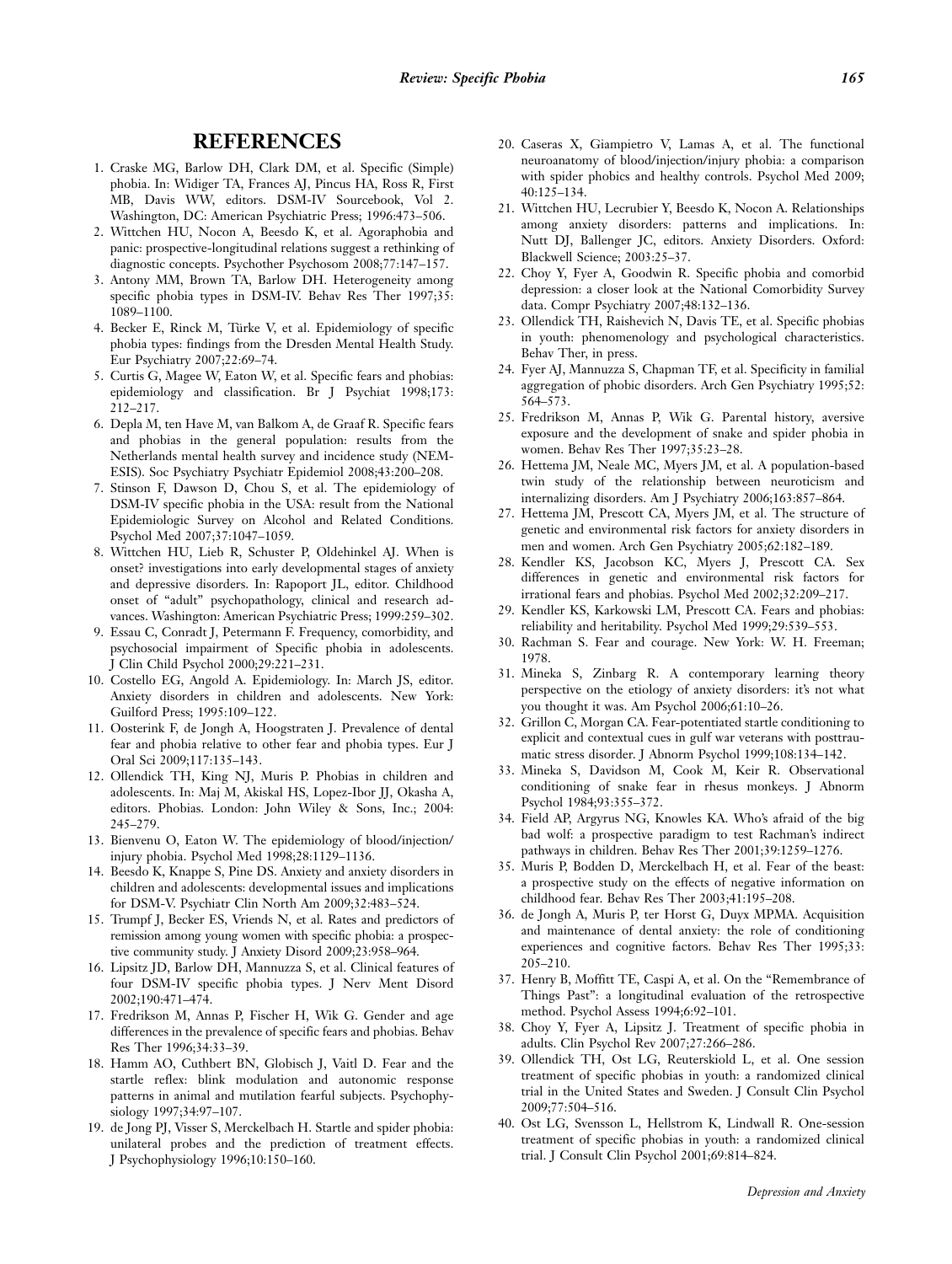- 41. Wolitzky-Taylor K, Horowitz J, Powers M, Telch M. Psychological approaches in the treatment of specific phobias: a meta-analysis. Clin Psychol Rev 2008;28:1021–1037.
- 42. De Jongh A, Bongaarts G, Vermeule I, et al. Blood-injuryinjection phobia and dental phobia. Behav Res Ther 1998;36: 971–982.
- 43. Cohen S, Fiske J, Newton J. The impact of dental anxiety on daily living. Br Dent J 2000;189:385–390.
- 44. Mehrstedt M, Tönnies S, Eisentraut I. Dental fears, health status, and quality of life. Anesth Prog 2002;51:90–94.
- 45. Muris P, Schmidt H, Merckelbach H. The structure of specific phobia symptoms among children and adolescents. Behav Res Ther 1999;37:863–868.
- 46. Starcevic V, Bogojevic G. Comorbidity of panic disorder with agoraphobia and specific phobia: relationship with the types of specific phobia. Compr Psychiatry 1997;38:315–320.
- 47. Wittchen HU, Beesdo K, Gloster AT. The position of anxiety disorders in structural models of mental disorders. Psychiatr Clin North Am 2009;32:465–481.
- 48. Beidel DC, Turner MW, Trager KN. Test anxiety and childhood anxiety disorders in African American and White school children. J Anxiety Disord 1994;8:169–179.
- 49. King NJ, Mietz A, Tinney L, Ollendick TH. Psychopathology and cognition in adolescents experiencing severe test anxiety. J Clin Child Psychopathol 1995;24:49–54.
- 50. Warren MK, Ollendick TH, King NJ. Test anxiety in boys and girls: a clinical-developmental analysis. Behav Change 1996;13: 157–170.
- 51. Maxfield L, Melnyk WT. Single session treatment of test anxiety with eye movement desensitization and reprocessing (EMDR). Int J Stress Manage 2000;7:87–101.
- 52. Ergene T. Effective interventions on test anxiety reduction: a meta-analysis. Sch Psychol Int 2003;24:313–328.
- 53. Putwain DW. Test anxiety in UK schoolchildren: prevalence and demographic patterns. Br J Educ Psychol 2007;77:579–593.
- 54. Bodas J, Ollendick TH, Sovani AV. Test anxiety in Indian children: a cross-cultural perspective. Anxiety Stress Coping 2008;21:387–404.
- 55. Seipp B, Schwarzer C. Cross-cultural anxiety research: a review. In: Schwarzer C, Zeidner M, editors. Stress, anxiety, and coping in academic settings. Tubingen, Germany: Francke-Verlag; 1996:13–68.
- 56. Manley MJ, Rosemier RA. Developmental trends in general and test anxiety among junior and senior high school students. J Genet Psychol 1972;120:219–226.
- 57. Di Maria F, Di Nuovo S. Gender differences in social and test anxiety. Pers Individ Dif 1990;11:525–530.
- 58. Hill KT, Sarason SB. The relation of test anxiety and defensiveness to test and school performance over the elementary school years: a further longitudinal study. Monogr Soc Res Child Dev 1966;31:1–76.
- 59. Zeidner M, Safir MP. Sex, ethnic, and social differences in test anxiety among Israeli adolescents. J Genet Psychol 1989;150: 175–185.
- 60. King NI, Ollier K, Lacuine R, et al. Fears of children and adolescents: a cross sectional Australian study using the Revised-fear survey schedule for children. J Child Psychol Psychiatry 1989;30:775–784.
- 61. Cole AD, Truglio R, Peeke L. Relation between symptoms of anxiety and depression in children: a multitrait-multilevelmultigroup assessment. J Consult Clin Psychol 1997;65: 110–119.
- 62. Diagnostic and statistical manual of mental disorders (DSM-III). Washington, DC: American Psychiatric Association; 1980.
- 63. Diagnostic and statistical manual of mental disorders (DSM-III-R). Washington, DC: American Psychiatric Association; 1987.
- 64. Diagnostic and statistical manual of mental disorders (DSM-IV). Washington, DC: American Psychiatric Association; 1994.
- 65. Goisman RM, Warshaw MG, Steketee GS, et al. DSM-IV and the disappearance of agoraphobia without a history of panic disorder: new data on a controversial diagnosis. Am J Psychiatry 1995;152:1438–1443.
- 66. Horwath E, Lish JD, Johnson J, et al. Agoraphobia without panic: clinical reappraisal of an epidemiologic finding. Am J Psychiatry 1993;150:1496–1501.
- 67. Wittchen HU, Reed V, Kessler RC. The relationship of agoraphobia and panic in a community sample of adolescents and young adults. Arch Gen Psychiatry 1998;55:1017–1024.
- 68. Boschen MJ. Publication trends in individual anxiety disorders: 1980–2015. J Anxiety Disord 2008;22:570–575.
- 69. Samochowiec J, Hajduk A, Samochowiec A, et al. Association studies of MAO-A, COMT, and 5-HTT genes polymorphisms in patients with anxiety disorders of the phobic spectrum. Psychiatry Res 2004;128:21–26.
- 70. Roberts JE, Bailey DB, Mankowski J, et al. Mood and anxiety disorders in females with the FMR1 premutation. Am J Med Genet B 2008;150B:130–139.
- 71. Damsa C, Kosel M, Moussally J. Current status of brain imaging in anxiety disorders. Curr Opin Psychiatry 2008;22:96–110.
- 72. Beiderman J, Petty CR, Hirshfeld-Becker DR, et al. Developmental trajectories of anxiety disorders in offspring at high risk for panic disorder and major depression. Psychiatry Res 2007;153:245–252.
- 73. Bruckl TM, Wittchen HU, Hofler M, et al. Childhood separation anxiety and the risk of subsequent psychopathology: results from a community study. Psychother Psychosom 2007;76:47–56.
- 74. Goodwin RD, Gotlib IH. Panic attacks and psychopathology among youth. Acta Psychiatr Scand 2004;109:216–221.
- 75. Goodwin RD, Lieb R, Höfler M, et al. Panic attack as a risk factor for severe psychopathology. Am J Psychiatry 2004;161: 2207–2214.
- 76. Goodwin RD, Fergusson DM, Horwood LJ. Early anxious/ withdrawn behaviours predict later internalising disorders. J Child Psychol Psychiatry 2004;45:874–883.
- 77. Wittchen HU, Kessler RC, Pfister H, Lieb R. Why do people with anxiety disorders become depressed? a prospective-longitudinal community study. Acta Psychiatr Scand 2000;102:14–23.
- 78. Magee WJ. Effects of negative life experiences on phobia onset. Soc Psychiatry Psychiatr Epidemiol 1999;34:343–351.
- 79. Kessler RC, Davis CG, Kendler KS. Childhood adversity and adult psychiatric disorder in the US National Comorbidity Survey. Psychol Med 1997;27:1101–1119.
- 80. Cox BJ, McWilliams LA, Clara IP, Stein MB. The structure of feared situations in a nationally representative sample. J Anxiety Disord 2003;17:89–101.
- 81. Beck JG, Carmin CN, Henninger NJ. The utility of the Fear Survey Schedule-III: an extended replication. J Anxiety Disord 1998;12:177–182.
- 82. Arrindell WA, Oei TPS, Evans L, Vanderende J. Agoraphobic, animal death, injury, illness and social stimuli clusters as major elements in a four-dimensional taxonomy of self-rated fears: first order level confirmatory evidence from an Australian sample of anxiety disorder patients. Adv Behav Res Ther 1991;13:227–249.